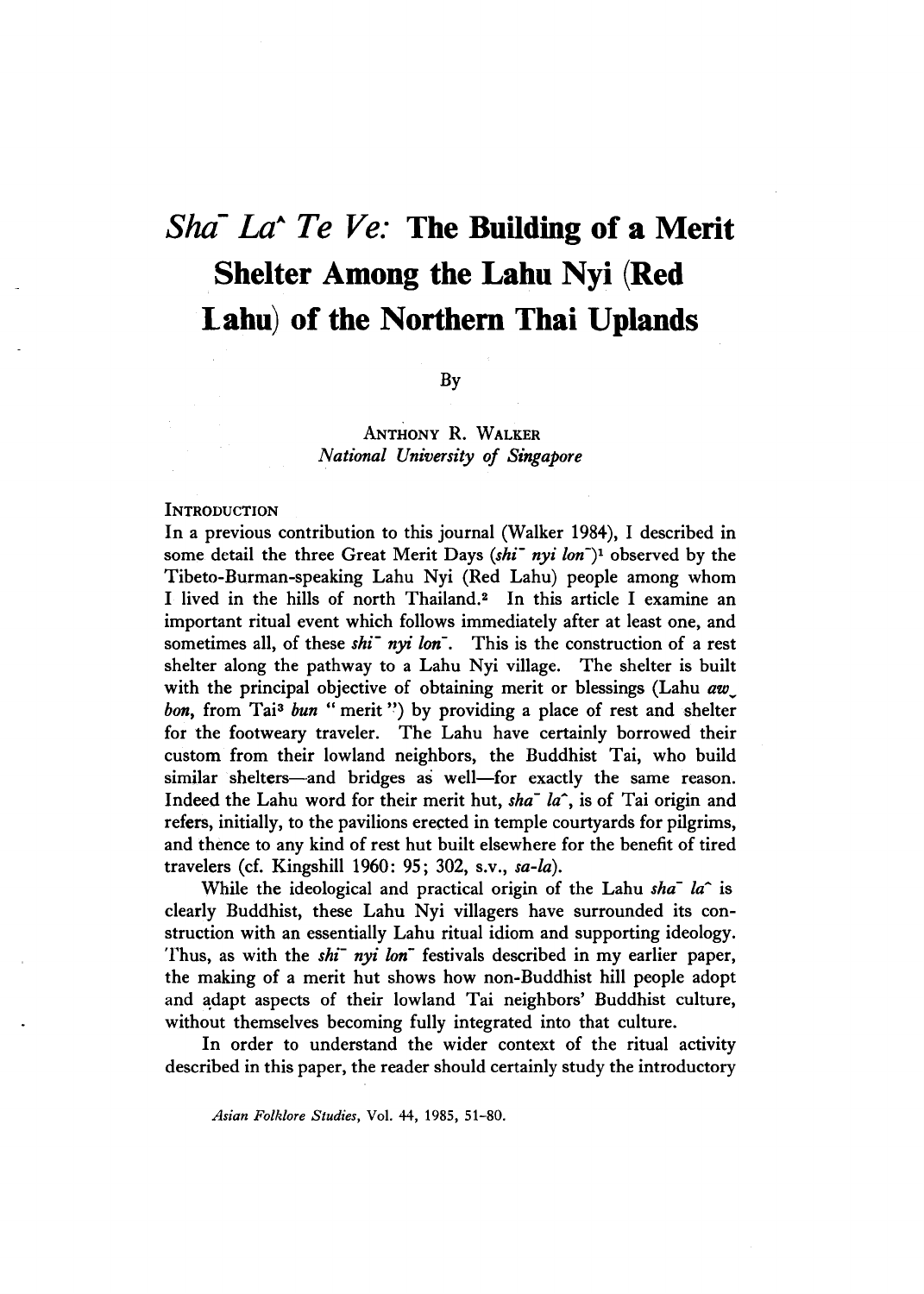## 52 ANTHONY R. WALKER

remarks presented in the previous article (Walker 1984: 275-278) and preferably also examine my other works on Lahu ritual.4

**Trablair** 

## *SHA* LA<sup> $\circ$ </sup> TE VE: BUILDING A MERIT SHELTER

*ri* he Lahu Nyi follow a lunar calendar, dividing each month into the period of the waxing and the period of the waning moon. The day of the new moon and the day of the full moon, which begin these two periods, are days of socially-enforced rest and ritual celebration (cf. Walker 1981). They are called *shi<sup>-</sup> nyi* or merit days. In addition, the Lahu Nyi in northern Thailand celebrate three *shi* nyi lon<sup>-</sup> or " great merit days " (cf. Walker 1984) to mark three important events in their agricultural year: the conclusion of the firing of their new swiddens, the harvesting of their first side crops (maize and others), and the harvesting of the first rice. Unlike an ordinary *sni nyi,* the great lunar festivals occupy two days rather than one. And, on the third day, the villagers may decide to put up a merit shelter.

The great lunar festivals, incidentally, have names which are derived from Tai festivals that occur at about the same time. The Lahu names are *Sheh kaw^ shi nyi, Hkao sht nyi* and *Aw" shi nyi,* corresponding to the Northern Thai New Year, the beginning of the Buddhist "lenten" season and the end of that season (see below, Text 1-B, n. 30).



Fig. 1. Building a merit shelter stretching over pathway leading to the village.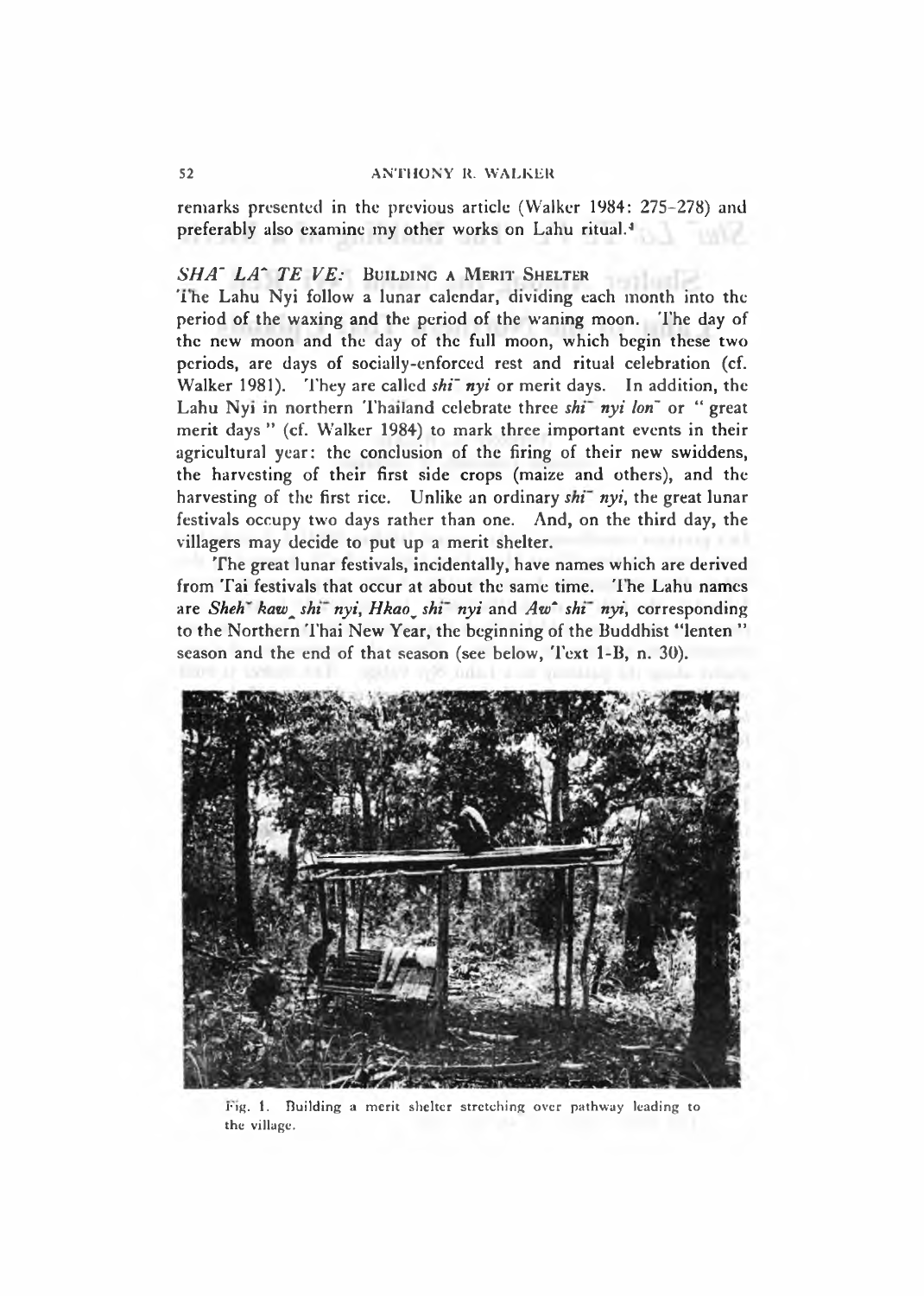The tasks related to *sha<sup>-</sup> la<sup>-</sup> te ve* ("making the *sha<sup>-</sup> la<sup>-</sup>*") begin early on the day after a two-day great lunar festival. When the villagers have breakfasted, a work party comprising a man from every household sets out for the place where the headman, after consultation with other village elders, has determined that the shelter is to be erectcd. They take with them the percussion instruments kept in the village temple (cf. Walker 1981: 671-679): drum *(ca<sub>c</sub> k'o )*, gong *(bo lo k'o )* and cymbals *(cheh heh<sup>\*</sup>)*. The man or boy who carries the gong beats it as the party walks to the work site. The women remain at home to prepare the noon meal, which they will later carry to the new merit shelter. Each household is expected to kill a chicken and prepare rice and chicken curry for the feast.

The *sha* la<sup>2</sup>, an open structure of bamboo and wood, has a roof



Fig. 2. The white wooden posts are called *kate mo* taweh, the pendant is a meh ca<sup>v</sup> la<sup>v</sup> shaweh<sub>-</sub>; at left, man with lighted bcewax candle prays to the local hill spirit.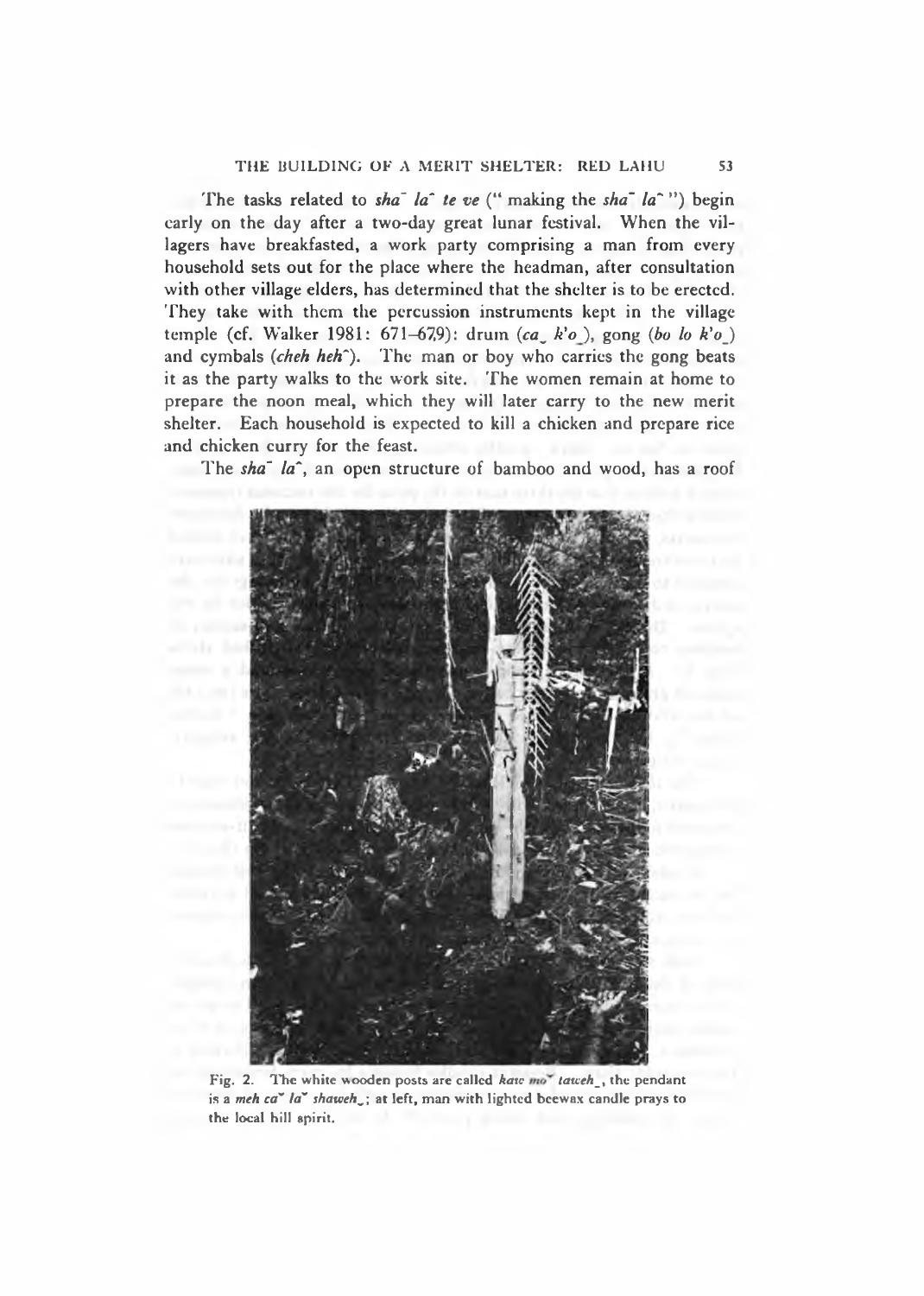which extends over the pathway (Fig. 1). On each side of this shelter the workers set up two, or sometimes three, *kaw mo" taweh\_* or ritual posts (Fig. 2), an altar *(hti~)* comprising a bamboo mat atop a wooden post (Fig. 3), and a bamboo pole with a pendant made of split bamboo (Fig. 2). The two altars will later hold food offerings for the spirits (Fig. 6, 9). The pendants, called *meh ca* la shaweh, are stylized centipedes *(meh ca<sup>"</sup> la*" " centipede," *shaweh* " pendant"). The centipede is associated with the spirits (perhaps because of its painful " bite " ; the same word, *che* ve, is used for the " bite " of spirits) and is here offered to the local hill spirit *{hk'aw ne"\* who through propitiation becomes the guardian spirit of the locality.<sup>5</sup> The symbolism of the ritual posts or *kaw mo* taweh, usually offered to G'ui, sha but here said to be gifts to the spirits, is uncertain. The headman of my study community told me that the three cuts on the posts for this occasion represent three wishes of the community: that the rice crop should not be destroyed by insects, that the people should not be killed, and that there should be no sickness. Posts and altars are decorated with red paper streamers attached to bamboo sticks. These *ca<sub>\_</sub> ca\_* (Fig. 3) are offerings for the spirits, and I was told that red is a particularly appropriate color for the spirits. Directly in front of the left-hand altar, a small half-section of bamboo resembling a feeding trough is placed on two forked sticks (Fig. 4). Inside this " trough " are placed long grasses and a noose made of grass, representing bait and a rope snare for the souls *(aw^ ha)* of the wild animals. Called *va lu Ku\_ (va* " trap," *lu^ Ku\_* " hollow object "), the tiny trough and its contents symbolize the villagers' desire for game.

The *sha* la<sup>2</sup> itself, which is dedicated to G'ui\_ sha rather than to the spirits, is decorated with white rather than red paper streamers. Attached to the main upright supports of the hut are small half-sections of bamboo which will later contain food offerings for G'ui sha (Fig. 5).

It takes three to four hours to build the merit shelter and prepare the necessary ritual paraphernalia *(Fig. 10)*. By the time all is ready, the women will have arrived with the food, and the rites which dedicate the various offerings to  $G'u$ , sha and the spirits can begin.

Each woman places some grains of cooked rice and a little relish in each of the nine small bamboo sections attached to the main uprights of the merit shelter. (Maize cobs and other newly-harvested crops are added when the ceremony follows *hkao shi<sup>-</sup> nyi*, and rice sheaves when it follows  $aw^{\dagger}$  shi<sup>-</sup> nyi). Next the women make similar offerings at the two spirit altars. Beeswax candles brought by every household are then lighted and placed on each offering receptacle. Once all these are alight, the headman and senior priest *(to bo pa)* take other beeswax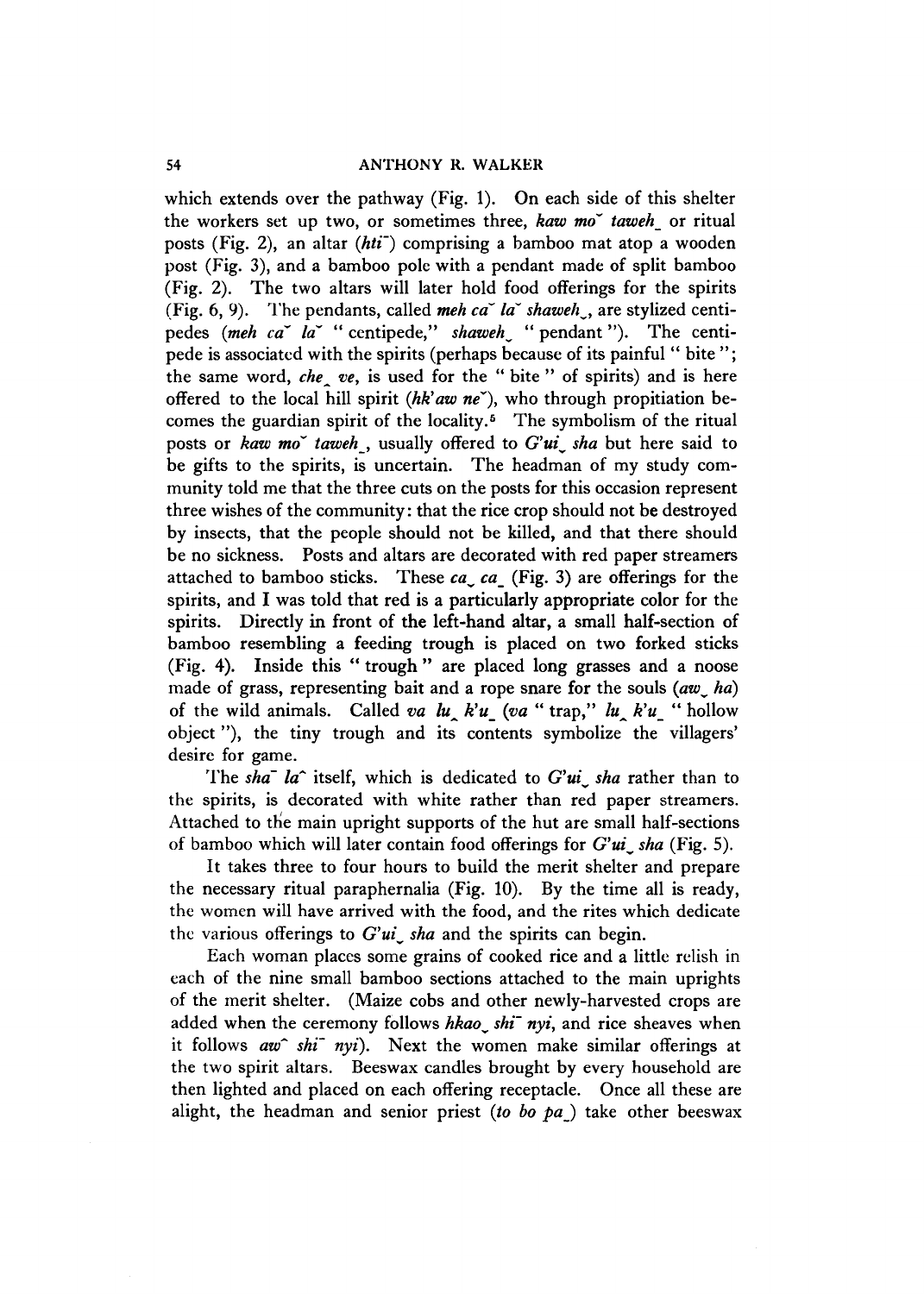## THE BUILDING OF A MERIT SHELTER: RED LAHU



Fig. 3. Woman placing her offerings on the *hti*<sup>-</sup> (altar) for the local hill spirit.



Fig. 4. Replica trough and noose in front of altar, symbolizing bait and snare for wild animals (see also Fig. 7).

55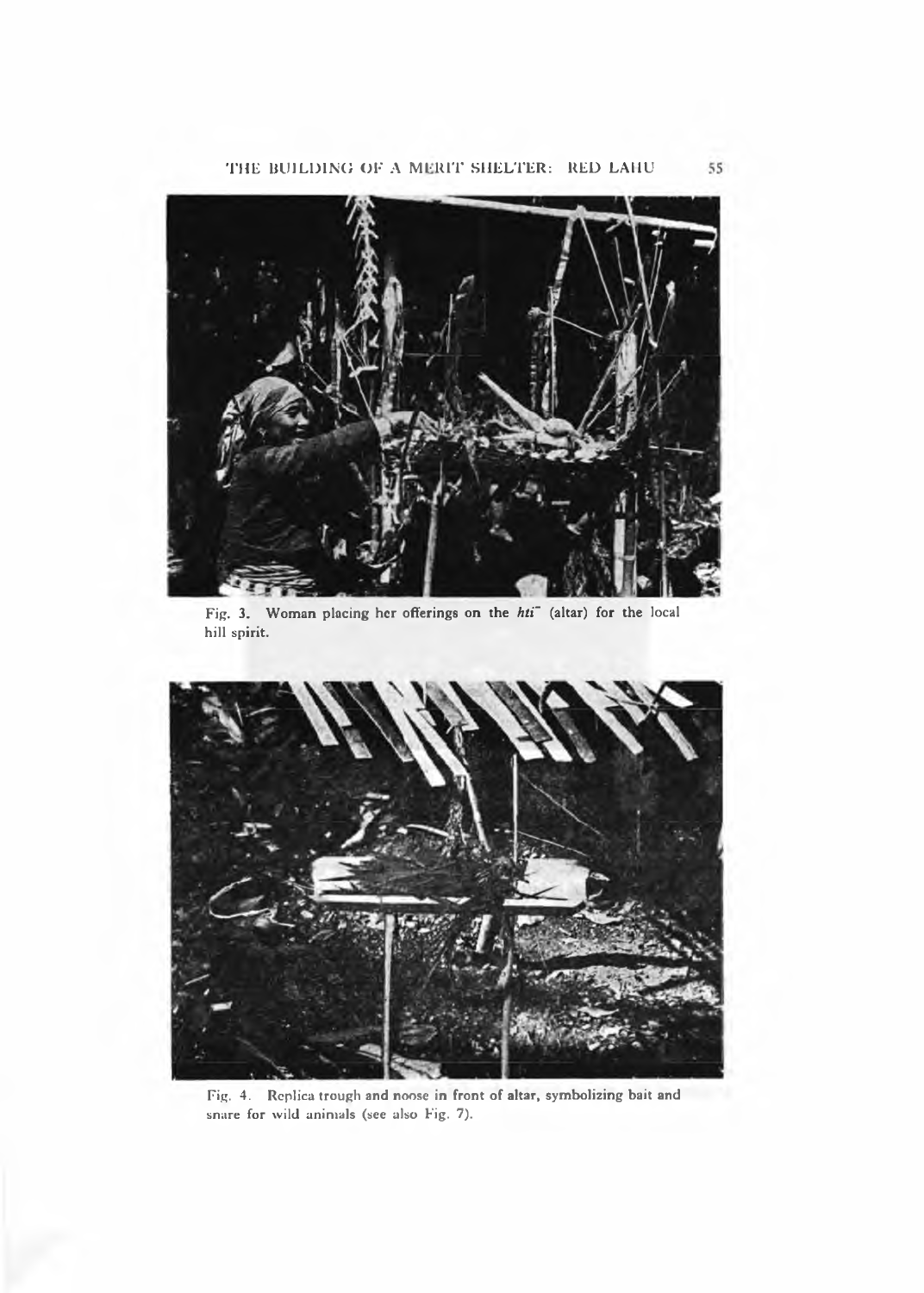56 ANTHONY R. WALKER



rig. 5. Placing rice and chilli offerings in one of the small bamboo troughs inside the merit shelter.

candles in their right hand (Fig.  $6, 7$ ), light them, and station themselves at the altars on either side of the *sha<sup>-</sup> la*<sup>2</sup> (it does not matter which man chooses which altar). Squatting in front of their respective altars the headman and priest pray, to the accompaniment of drum, gong and cymbals.

Both men address the local hill spirit, but their prayers differ according to the altar at which they are offered. The man at the righthand altar asks the guardian hill spirit to create blessings or merit *{aw^ bon)* in exchange for the offerings which the village community has provided. He asks the spirit to watch over the workers in the fields and protect the crops from wild animals, and he requests that the supply of food and drink may never be exhausted. Texts 1-A and 1-B are examples of this prayer recited by different men.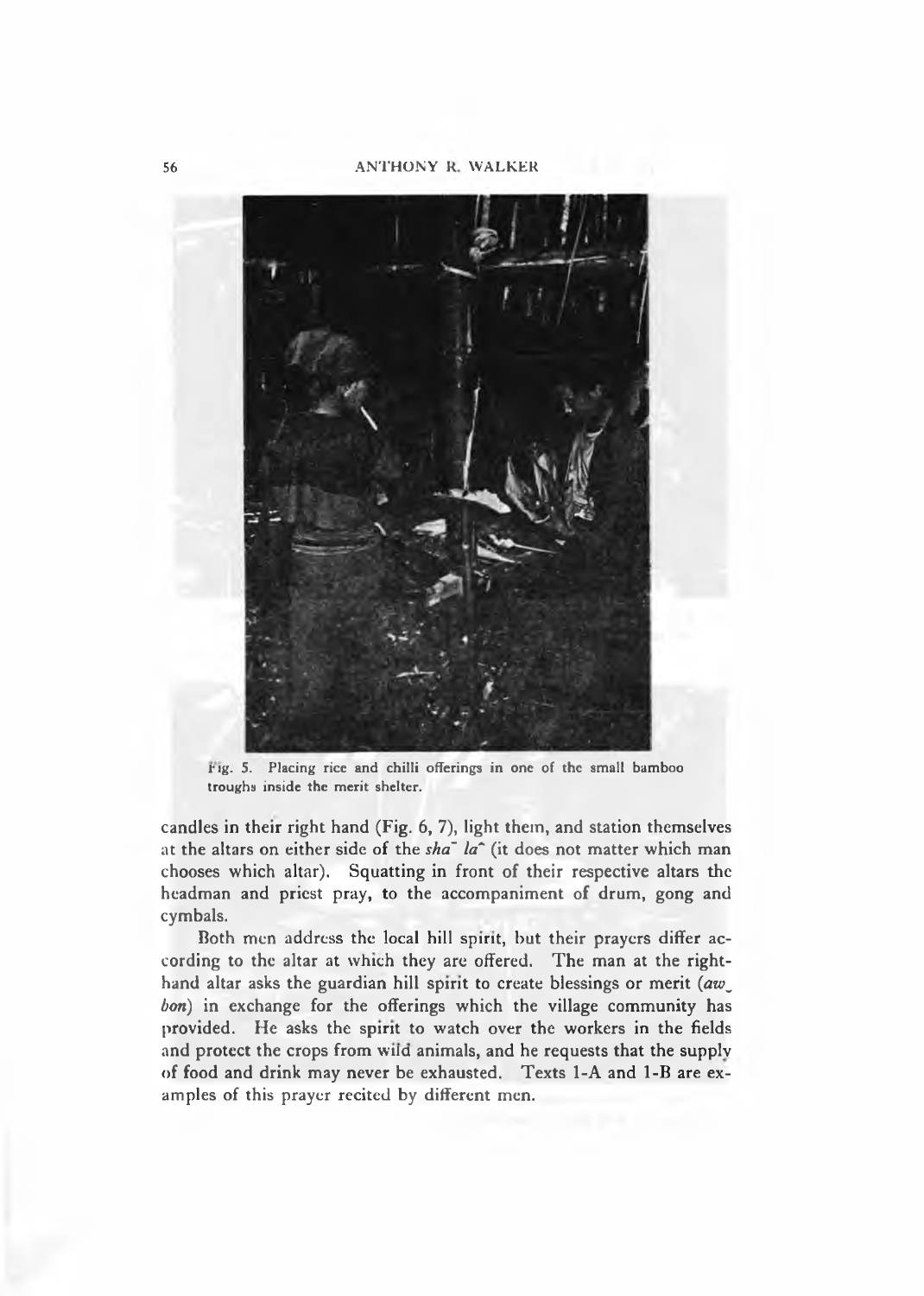

Fig. 6. Village headman praying to local hill spirit; maize cobs, beans, sweet potatoes, cooked rice and salt comprise the offerings.

## $T$ EXT  $1-A^6$

- 1. O", O", ya, nyi ka, haw Meh Hpn te" fu\_ te" a daw" ve, ka\_ haw Meh Hpa, a g'aw", Meh Hpa, hk'aw tch hk'aw g'aw<sup>v</sup> hta, haw, ha, Meh Hpa, hk'aw teh hk'aw g'aw" hta haw, ca li ca ma\_ la\_ meu hta haw, sha<sup>- la^</sup> hon shaw" u<sup>-</sup> shaw" meh\_ k'aw\_ pa\_ leh sha" ia" bon, sha<sup>-</sup> la<sup>^</sup> shi<sup>-</sup> k'aw<sub>a</sub> mui, leh ka, haw.
- 2. Ha, hk'aw sheh\_ law<sub>v</sub> sheh\_ lipa", Meh Hpa<sub>n</sub> hk'aw teh hk'aw g'aw ka, haw ve, lik'aw slich\_ law, shelihpa<sup>x</sup> ka\_ haw ve, cao\_ ba\_ cao\_ men<sup>\*\*</sup>
- 1. Oh today, this village<sup>7</sup> here at Mae Hpa hill<sup>8</sup> once again exchanges<sup>9</sup> this merit shelter built with wood<sup>10</sup> [cut by axes made by]<sup>11</sup> the blacksmith's own hands; we once again make this merit shelter<sup>12</sup> here at this place.
- 2. Ha, master of the hills and of the streams here at Mae Hpa hill, master of the hills nnd of the streams, lord of the village, lord of the country<sup>13</sup>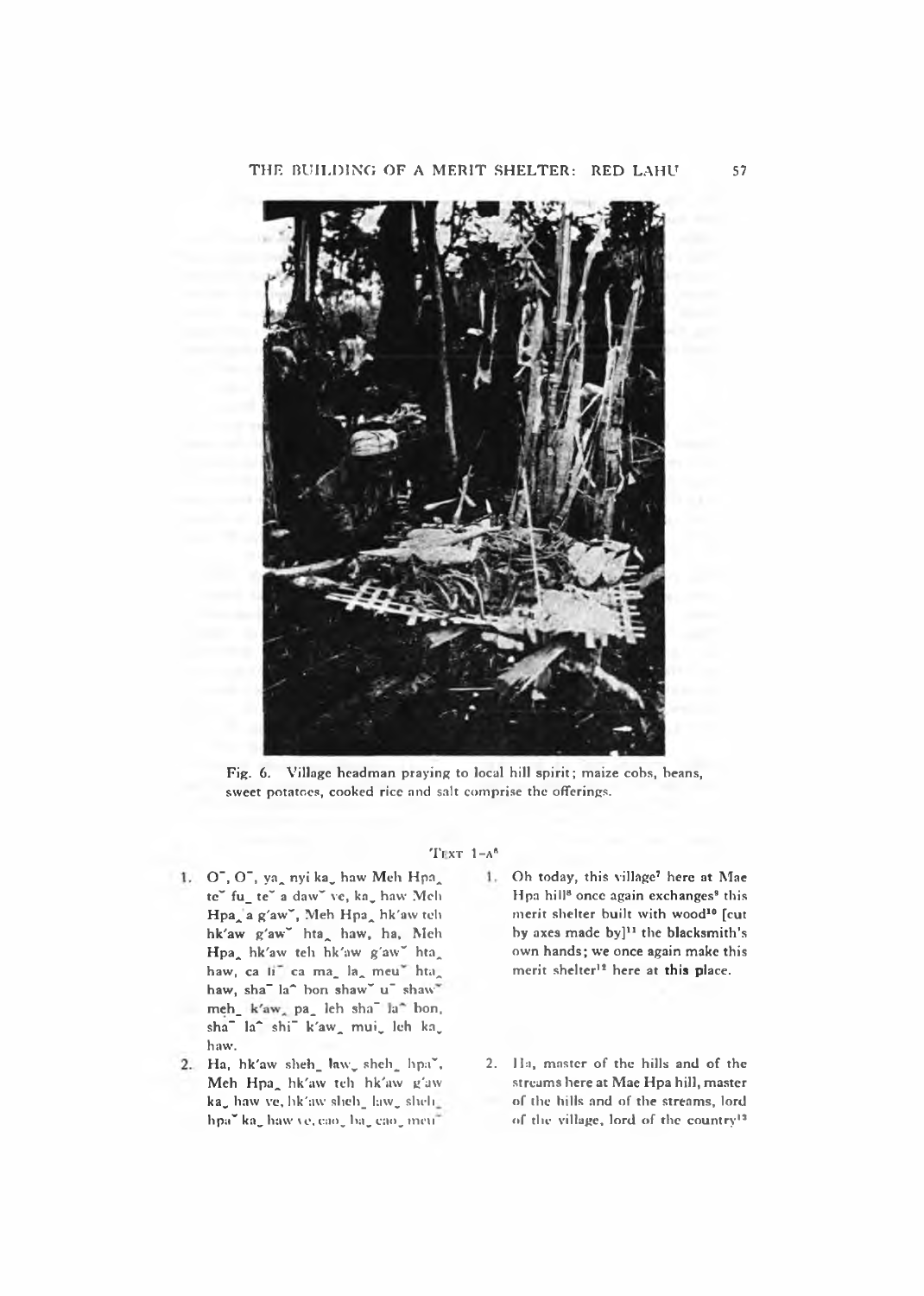ka ve, ha, aw bon aw shi<sup>-</sup> ga leh hpa\_ leh meh\_.

- 3. Hk'a<sub>v</sub> g'a<sup> $\checkmark$ </sup> chi g'a $\checkmark$ , ka<sub>v</sub> haw Meh  $Hpa_{\lambda}$  te $\check{ }$  fu\_ te $\check{ }$  a daw  $\check{ }$ , la $_{\lambda}$  sha mo $_{\star}$ la mo sha', daw' hpu te' ca^ k'aw mui, leh la meu hkaw lu hkaw" tan", ce, ce, cu, cu, te leh, ha, naw, haw k'aw, ta\_ la ve, naw, hkui che leh ha la , la che leh ha  $1a^{\star}$ .
- 4. Cao maw cao tu ka haw ve, hk'aw sheh\_ law\_ sheh\_ hpa ka\_ haw ve, ha, ho<sup>t</sup> ti, ta ti, pfuh sheh hpa", chaw ya" la\_ yu\_ mui\_ ca" va" ca<sup>v</sup> te hpaw ka, hk'a deh g'a ceu, g'a pa<sup>o</sup>, g'a fui\_ la ce .
- 5. Ha, to nu to sha<sup>^</sup> chi ma ve ka<sub> $,$ </sub> naw, g'a fui, g'a pa^ leh pon\_ la meh\_.
- 6. Mui ca va ca , mui k'o va k'o<sup>^</sup> ka<sub>v</sub>, te nyi mui, ve, chi nyi ca ma peu, ve; te hk'aw mui, ve, chi hk'aw, daw, leh ma yaw, ha, aw\_ bon aw\_ shi<sup>-</sup> chi k'aw. hpa leh ta\_ pi<sup>x</sup>.
- 7. Hk'a<sub>v</sub> g'a<sup>v</sup> chi g'a<sup>v</sup>, ui<sub>v</sub> ka<sub>v</sub> i ka<sub>v</sub>,  $g'o_{\alpha}$  taw<sup>^</sup>  $g'o_{\alpha}$   $g'a$  ka<sub> $\alpha$ </sub> haw yo<sub> $\alpha$ </sub> law, te" nyi sheh^ yan" hpa\_ g'a sheh\_ hpa", te" ha" sheh<sup>^</sup> yan" hpa\_ g'a sheh  $hpa^{\prime}$ , cao maw cao tu $^{\prime}$  ka haw ve, ha, aw, hkaw\_, aw, bon aw, shi, ka, haw Meh Hpa, te hpaw yo law k'o k'o, cao maw cao, tu ka, haw, ha, ca leh hpa\_ leh la<sup>x</sup> meh, aw<sub> hkaw\_</sub>, aw bon aw<sub>,</sub> shi chi ve, ca leh a peu, daw\_ leh a yaw.
- 8. Hk'a<sub>v</sub> g'a chi g'a ', g'o<sub>n</sub> taw g'o<sub>n</sub> g'a, la<sub>o</sub> meu hkaw<sup>-</sup> lu hkaw  $\tan^{\sim}$ , ce, ce, cu, cu, te leh ka, haw k'aw, tan $\checkmark$  la ve yo, law k'o $\hatmark$  k'o.
- 9. Ui, ka, i ka,, daw' hpu te' ca^ k'aw\_ mui\_ leh k'aw\_ sha g'a, ha, ca leh daw, leh a peu, chi bon hpa\_ leh keu la ', ka\_ haw cao\_ maw

here at this place, create merit [for us].

- 3. Every person of the village here at Mae Hpa, the right-hand group<sup>14</sup> once again working together with the same pure intention,<sup>15</sup> has prepared many different kinds of offerings16 made by their own hands; ha, we place [these offerings] under you; stretch out your feet<sup>17</sup> and receive [these offerings], stretch out your hands and receive [them].
- 4. Lord of this place, master of the hills and the streams here at this place, ha, you who are all-knowing, alltrue, when the people are working with their hands on the farms, they ask18 that you carefully look upon them and order that they be separated [from all misfortune].
- 5. Ha, please also let [our fields] be separated from all wild animals;<sup>19</sup> order that they bypass [our fields].
- 6. When we are farming our lands, $20$ if we work for one day in the fields may the food not be finished in ten days; if we work for one year in the fields may the drink not be exhausted in ten years; ha, this boon once again create and put upon us.
- 7. Ha, you who can create three times in one day, you who can create three times in one night, lord of this place; lord of this place, the Mae Hpa side, search for and create for every person, the big and the small, every household, the boon of a great yield,<sup>21</sup> the boon of a great yield [so that] the food may not finish, the drink may not he exhausted.
- Every person, every household has prepared all kinds of offerings made by our own hands and has come to put them here at this place.
- 9. The big and the small, once again working together with the same pure intention, once again make offerings, ha, may the food and drink not he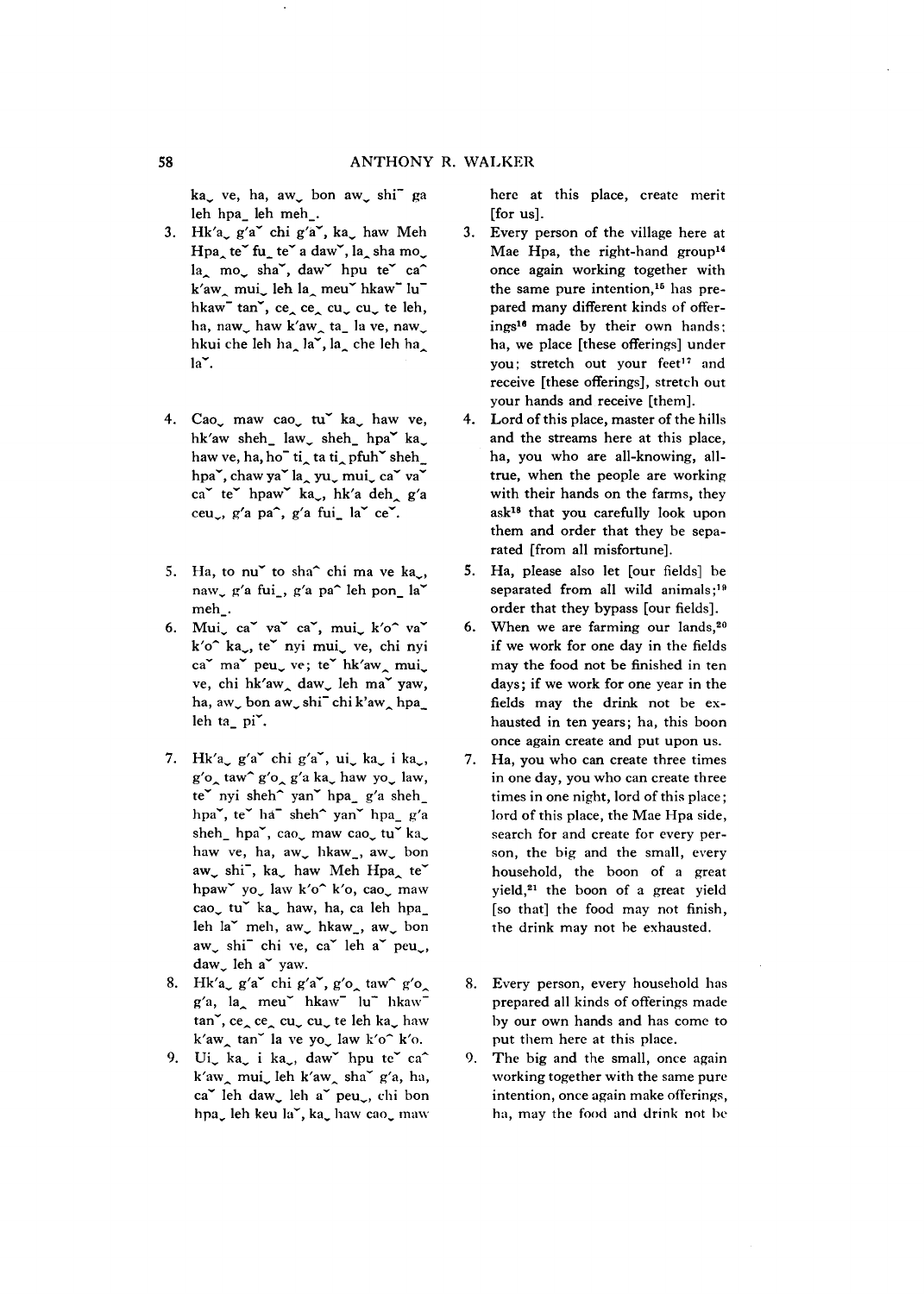cao\_ tu<sup>o</sup> ka\_ haw ve, cao\_ ba\_ cao\_ meu<sup>x</sup> ka<sub>v</sub> haw ve, hpa\_ g'a je^ g'a sheh\_ hpa $\checkmark$ , ho<sup>-</sup> ti\_ ta ti\_ pfuh $\checkmark$ sheh hpa ka haw.

exhausted; this boon create and grant<sup>22</sup> to us, lord of this place, lord of the village, lord of the country here at this place, creating and splitting23 person, all-knowing, all-true master of this place.

#### Text 1–b

- 1. Ya, nyi Meh Sho\_Lo hk'aw chi hk'aw g'aw chi haw yo law le k'o<sup>^</sup> k'o, a, la<sub>o</sub> sha a daw daw hpu daw ca^ te ca^ k'aw\_ mui, leh la meh a ga sha hpu sha  $ca^*$  k'aw, mui, leh ta\_ pi o meh, k'aw, kaw\_ leh sha $^-$  la $^{\circ}$  bon sha $^$ la^ shi<sup>-</sup> k'aw<sub>a</sub> te g'a ve cho<sub>v</sub> ka<sub>v</sub> haw yoy law le k'o k'o.
- 2. A,  $\ln_{\alpha}$  meu<sup> $\times$ </sup> hta, haw aw\_ meh yu leh k'aw, kao, k'aw, tan leh la meu hta<sub> $\lambda$ </sub> haw a<sup>-</sup> hpe<sub> $\lambda$ </sub> a<sup>-</sup> leh<sub> $\lambda$ </sub> k'aw, tan leh yo, law le k'o k'o, nga<sub> $\sim$ </sub> te $\sim$  mo $\sim$  te $\sim$  cu $\sim$  ve hk'o $\sim$  hta haw yo, law le<sup>v</sup> k'o^ k'o, k'aw, sha leh hk'aw u<sup>-</sup> hk'aw sheh\_ hpa<sup>\*</sup> hta<sub>^</sub> k'aw ta\_ ga ve, law  $\sqrt{u}$  law sheh\_ hpa $\checkmark$  hta<sub> $\checkmark$ </sub> k'aw<sub> $\checkmark$ </sub> ta\_ g'a ve.
- 3. A, nga\_ te $Y$  peu\_ sha  $g'$ a hk'o^ hta<sub>^</sub>, nga, te<sup>v</sup> mo, te<sup>v</sup> cu<sup>v</sup> hk'o<sup>^</sup> hta<sub>^</sub>, la\_ meu<sup>x</sup> hkaw<sup>-</sup> lu<sup>-</sup> hkaw<sup>-</sup> tan te<sup>x</sup> meu\_ te^ lan- k'aw tan^ leh yo^ law le<sup>x</sup> k'o<sup>^</sup> k'o, cao<sub>v</sub> hpeu<sub>n</sub> nga leh<sup>-</sup> hk'o<sup>^</sup> hta, haw k'aw, ci<sup>o</sup> leh la, meu" hkaw- lu~ hkaw- tan^ chi ve, a, la\_ meu hkaw<sup>-</sup> lu<sup>-</sup> hkaw<sup>-</sup> tan te<sup>o</sup> meu\_ te<sup>o</sup> lan k'aw\_ tan leh hkui che leh k'aw, ha, la", mvuh la mvuh g'a g'a cheh "g'a ka\_, neh\_ g'a kui\_ ya\_ leh k'aw\_ ha\_ la , neh kui lo cheh<sup>Y</sup> g'a ka mvuh kui ta<sup>^</sup> ha $\lambda$  la $\lambda$ .
- 4. A, nga, hui te<sup>o</sup> mo, te<sup>o</sup> cu<sup>o</sup> daw hpu te<sup>o</sup> ca^ k'aw mui leh ga<sup>o</sup> hpu te<sup>o</sup> sheu<sup>o</sup> mui, ve yo, law le k'o<sup>^</sup> k'o, k'aw, sha' leh hk'aw u<sup>-</sup> hk'aw sheh\_ $hpa^* hta_k^'$ k'aw ta\_ ve, law" u law, sheh\_ hpa hta k'aw ta\_  $ve.$
- 5. Ya nyi tan\_o k'ai ve k'o, nga hui
- 1. Today, here under this Mae Saluam24 hill, [the people] of the headman's right-hand side once again work together, united by the same pure thoughts; the people of the left-hand side once again work together, united by the same pure thoughts;25 they give [offerings to you]; they once again make a merit shelter here at this place.
- 2. Oh, my whole group once again take up cooked rice prepared by our own hands and once again pray and once again offer [it to youj; we once again offer chillies and salt, we once again pray and put [our prayer] to the master of the hill top, we once again put [our prayer] to the master of the stream source.<sup>26</sup>
- 3. Oh, I once again pray, my whole group once again presents these ten thousand, these one million offerings prepared by our own hands; we once again ride<sup>27</sup> under the great prince of this place28 and we once again present these ten thousand, these one million offerings prepared by our own hands; stretch out your feet and once again take [these offerings], come down from the heavens to earth and once again take [them]; from earth once again take [them] to the heavens.
- 4. Oh, our whole group, united by the same pure intention, once again makes offerings and puts them before the master of the hill top; we once again put them before the master of the stream source.
- 5. Today and hereafter, when [the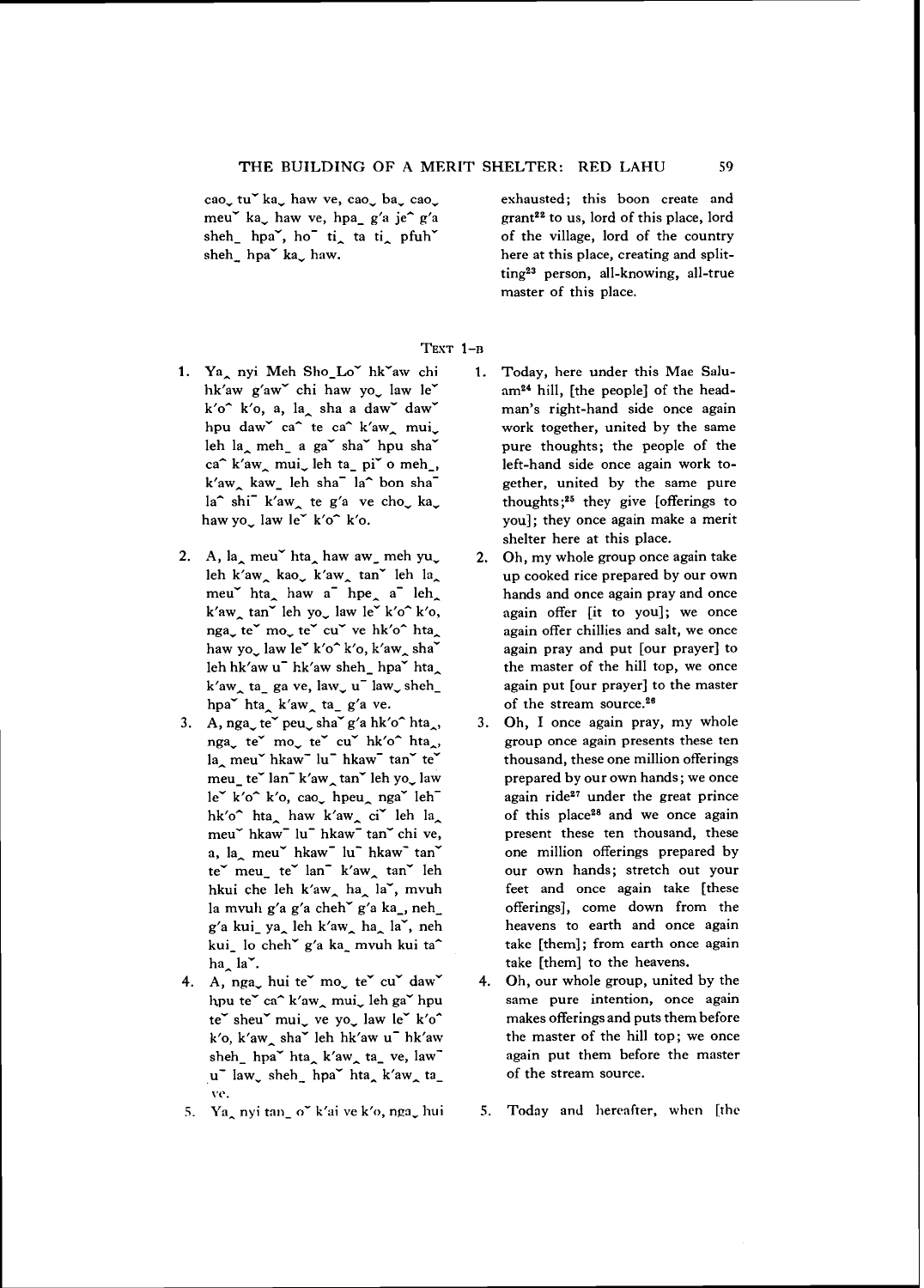te<sup>v</sup> mo<sub>v</sub> te<sup>v</sup> cu<sup>v</sup> hk'o<sup>^</sup> hta, haw, to<sup>v</sup> hpaw va hpaw, cheh ' hpaw' mui hpaw<sup>x</sup> ka<sub>v</sub>, a, to<sup>x</sup> hpaw<sup>x</sup> ca hpaw<sup>x</sup> cheh<sup>*\**</sup> hpaw<sup>\*</sup> hui ka\_ yo\_ law le<sup>\*</sup> k'o<sup>^</sup> k'o, ce<sup>v</sup> hai, ca, hai, hk'o<sup>^</sup> hta ka<sub>r</sub>, k'aw fui k'aw shu leh pon la", chaw ca\_ chaw law" hk'o" hta ka<sub>v</sub>, k'aw taw<sup>^</sup> k'aw shu leh pon  $ha^*$ , ne $^*$  ca $_{\mathrm{v}}$  ne $^*$  law $^*$  hk'o $^*$  hta $_{\mathrm{v}}$  ka $_{\mathrm{v}}$ k'aw\_ shu leh pon\_ la', ma' g'a daw ha\_, ma g'a daw hki k'aw\_ hpaw leh ta\_la".

- 6. Chi hk'aw, hkao, hpa, sha" chi hta haw, a, chi hk'aw sai kaw va\_ sha" chi hta\_ haw k'aw\_ sha' la<sup>v</sup> yo<sub>v</sub> law le<sup>v</sup> k'o<sup>^</sup> k'o, hk'aw u" hk'aw sheh\_ hpa", law\_ u<sup>-</sup> law\_ sheh\_ hpa", cao\_ maw hk'aw peu sheh\_ hpa $\check{ }$  cao\_ maw law\_ hk'o" pcu sheh\_ hpa", a, naw\_ yo\_ law lc" k'o<sup>^</sup> k'o, la, meu<sup>x</sup> aw\_ meh g'ui meh chi hta, haw k'aw, ha, g'a yo law le<sup>x</sup> k'o<sup>\*</sup> k'o, haw hpu mvuh hpu hk'o^ hta haw k'aw ci leh nga<sub>v</sub> la<sub>2</sub> meu<sup>x</sup> hkaw<sup>-</sup> lu<sup>-</sup> hkaw<sup>-</sup> tan<sup>x</sup> te<sup>o</sup> meu\_ te<sup>o</sup> lan k'aw\_ tan yo\_ law le<sup>v</sup> k'o<sup>^</sup> k'o, hkui che leh ha la<sup>v</sup>, la che leh ha la .
- 7. Nga, te $^{\circ}$  peu, sha $^{\circ}$  ga hk'o $^{\circ}$  hta, ya, nyi tan\_ leh o k'ai ve, ca ca' ca g'a te hpaw ka<sub>r</sub>, mui hpaw va" hpaw" ka\_, sho meu" kui" meu" hk'o<sup>^</sup> hta<sub>,</sub> k'aw<sub>a</sub> fui\_ leh shaw meu ma\_ meu k'aw fui\_ la , a, hk'a^ hpaw law, hpaw k'aw. caw g'a yo, law le k'o k'o, a na, te ceu, ka, a na, te ceu, te yan ka<sub>v</sub> ya<sub>o</sub> g'a ji g'a ta mui, la .
- 8. Ya\_ nyi tan\_ leh o k'ai ve k'o, to hpaw ca hpaw ka yo law le k'o k'o, ce hai, ca, hai, k'o k'o, a, hk'aw u hk'aw caw g'a k'o", hk'aw meh\_ yu\_ ta\_ la", hk'aw meh\_ caw g'a k'o<sup>^</sup>, hk'aw u<sup>-</sup> yu\_ ta\_ la<sup>\*</sup>; nga\_ te<sup>\*</sup> mo\_ te<sup>\*</sup> cu<sup>\*</sup> hk'o<sup>^</sup> hta", a ma te" ceu, te" yan" te g'a htaw, ya<sub> $\sim$ </sub> g'a ji g'a ta $\sim$  mui, la $\sim$ yo<sub>v</sub> law k'o<sup> $\sim$ </sup> k'o.
- 9. A, nga, te peu, sha ga lik'o lita,

members of] our group are travelling or farming, at home or at work, traveling, searching for something or at home, once again separate, divide and protect us from wild animals; once again separate, divide and shield us from men of evil intent; once again divide and protect us from malicious spirits also;<sup>29</sup> open up and bestow upon us [the boon of) untroubled thoughts.

- 6. This year, at this " entering " *phan*saa,<sup>30</sup> oh, this year, at this sandheaping  $vassa$ ,<sup>31</sup> we once again make offerings; master of the hill top, master of the stream source, lord who lives on the hill, lord who lives in the stream, oh you once again receive this cooked rice and cooked water<sup>32</sup> prepared by our own hands, once again ride on [your] white elephant, [your] white horse;33 I once again offer these ten thousand, these one million offerings made by our own hands; stretch out your feet and receive, strctch out your hands and receive.
- /. I make offerings this one time, [so] today and hereafter when we are searching for game, let us have success; also when we are working in the fields, once again separate us from points of iron and points of copper, once again separate us from points of wood;<sup>34</sup> when we are walking around the village or along the streams, do not strike us with all kinds of sickness.
- 8. Today and hereafter, when we are traveling or searching for something, if wild animals are walking around the top of the hill, take them and put them at the bottom of the hill; if they are walking around the bottom of the hill, take them and put them at the top of the hill; do not strike anyone of my group with any kind of trouble.
- 9. Oh, I once again make offerings at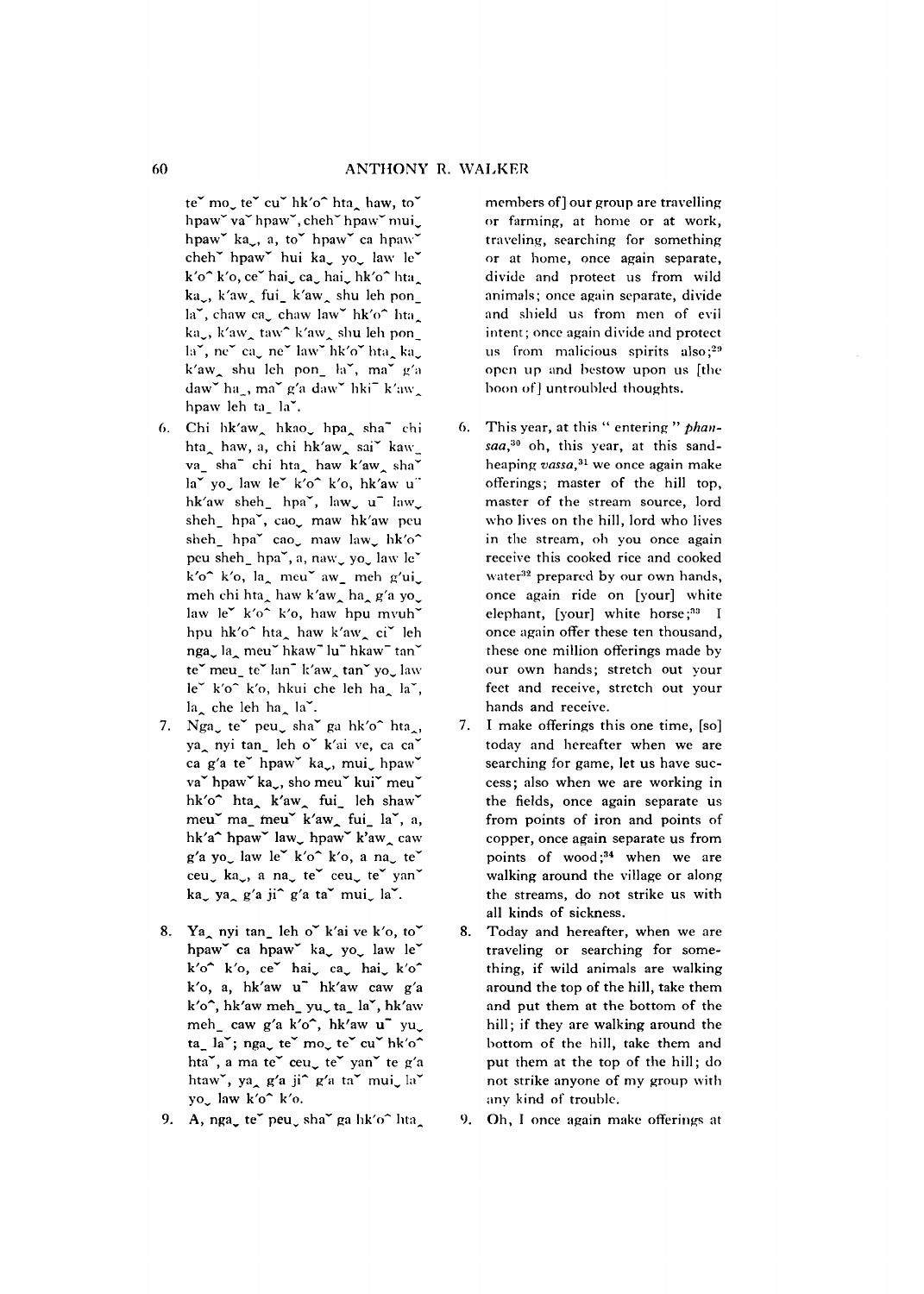haw, sha hpa\_ la hta<sup>^</sup> chi ceu\_ k'aw<sup>v</sup> yan<sup>Y</sup> hk'o<sup>^</sup> hta<sub>s</sub> haw yo<sub>V</sub> law le<sup>y</sup>  $k'$ o $\hat{ }$  k'o, cho $\hat{ }$  ka $\hat{ }$  cao $\hat{ }$  ui $\hat{ }$  cao $\hat{ }$ yaw^ g'a fui\_ g'a pa^ leh pon\_ la^ yo<sub>v</sub> law le<sup>x</sup> k'o<sup>^</sup> k'o.

- 10. Te<sup>o</sup> nyi mui, ve chi nyi ca<sup>o</sup> leh ma<sup>o</sup> peu, ka, cho, ka, haw, a, te hk'aw mui leh chi hk'aw ca leh ma<sup> $\checkmark$  peu<sub>c</sub> ka<sub>v</sub> yo<sub>v</sub> law le $\checkmark$  k'o<sup>^</sup> k'o.</sup>
- 11. Cao ui cao yaw naw g'a ceu g'a pa<sup>^</sup> leh ta la ', chi hk'aw nga\_ te<sup>o</sup> mo<sub>v</sub> te<sup>o</sup> cu<sup>o</sup> ve naw<sub>y</sub> g'a nyi leh  $g'a'$ a ha^ sha<sup>-</sup> la>, hk'a\_ g'a> chi g'a> hta, haw naw, nyi leh ha^ sha<sup>-</sup> la>, a, ce" ha ca $\Box$  ha k'aw $\Box$  ha sha  $\Box$  la", ce<sup>v</sup> hka<sup>^</sup> ca\_ hka<sup>^</sup> hta\_ hu g'a sheh\_ hpa<sup>Y</sup> yo<sub>v</sub> law le k'o^ k'o, cho<sub>v</sub> ka<sub>v</sub> cao<sub>v</sub> ui<sub>v</sub> cao<sub>v</sub> yaw cao<sub>v</sub> lon<sup>-</sup> naw<sub>v</sub> g'a ceu g'a taw leh ha sha la meh\_.
- 12. To hpaw va hpaw ka, naw g'a ha\_ sha<sup>-</sup> la meh\_, chaw hpaw va hpaw ka, mui, hpaw va hpaw<sup>x</sup> ka<sub>-</sub>, ce hpaw ca hpaw ka, naw, g'a ceu, g'a taw\_ leh ha  $sha^ la^*$ .
- 13. Ma<sup>x</sup> g'a daw<sup>x</sup> ha\_, ma<sup>x</sup> g'a daw<sup>x</sup> hki<sup>-</sup> leh hpo<sup>^</sup> hpo<sup>^</sup> sha sha g'a kaw\_ g'a sha cho ka naw bon naw, va hta, haw, a, ya, nyi tan\_ leh o' k'ai ve, chaw hpaw va' hpaw ce hpaw ca hpaw ka., naw<sub>y</sub> g'a ceu<sub>y</sub> g'a nyi leh ha<sub>n</sub> sha<sup>-</sup> la<sup> $\epsilon$ </sup> meh ..
- 14. A ma te $^{\circ}$  ceu, te $^{\circ}$  yan te g'a ka, naw<sub> g'a</sub> htaw leh ya g'a ji g'a ta mui, chaw hpaw va hpaw, ce<sup> $\checkmark$ </sup> hpaw $\checkmark$  hta, haw, a na, suh tcuh na<sub>v</sub> tcuh<sup>-</sup> hk'o<sup>^</sup> hta<sub>n</sub> ka<sub>v</sub>, naw<sub>v</sub> g'a pa^ leh pon\_ la $\checkmark$  yo<sub>v</sub> law le $\checkmark$ k'o<sup>^</sup> k'o.
- 15. Cho<sub>v</sub> ka<sub>v</sub> haw yo<sub>v</sub> law le<sup> $\times$ </sup> k'o<sup> $\wedge$ </sup> k'o, lą, meu<sup>x</sup> hta, haw hkaw<sup>-</sup> lu<sup>-</sup> hkaw<sup>-</sup> tan te meu\_ te lan hta, hkui che la che leh ha la yo law le k'o<sup>^</sup> k'o.
- 16. Ma<sup>x</sup> g'a daw ha\_, ma g'a daw hki", shaw hpu shaw hpaw chi k'aw, kaw, shaw hpu shaw ti,

this place, nine kinds, ten kinds of offering [I make]; great lord of this place who can separate, who can order and protect us from [all misfortune],

- 10. If we work for one day in the fields, may the food not be exhausted in ten days; oh, if we work for one year in the fields, may the food not be exhausted in ten years.
- 11. Great lord, you who can watch [over us], can order [for us] and place [boons] upon us; this year you can look upon and care for my whole group, look upon and take care of every person; oh once again take care of all the animals, you who can look after all the animals, great lord, big lord of this place, you who can watch over, shield and look after [all of us].
- 12. When we are travelling, when we are working in the fields, you can take care of us; look upon, shield and take care of the people's side, the farming side and the animals' side.
- 13. Let us have no troubled thoughts; the whole group makes offering; here at this place [we search for] your blessings; oh, today and hereafter watch over, look upon and take care of the people's side and the animals' side also.
- 14. Do not strike [anyone] with any kind of misfortune; for the people's side and the animals' side order protection from death and sickness.
- 15. Here at this place stretch out your feet, stretch out your hands and receive these ten thousand, these one million offerings prepared by our own hands.
- 16. Let us have no troubled thoughts; we once again prepare this white wooden *[sha~* /a^], we once again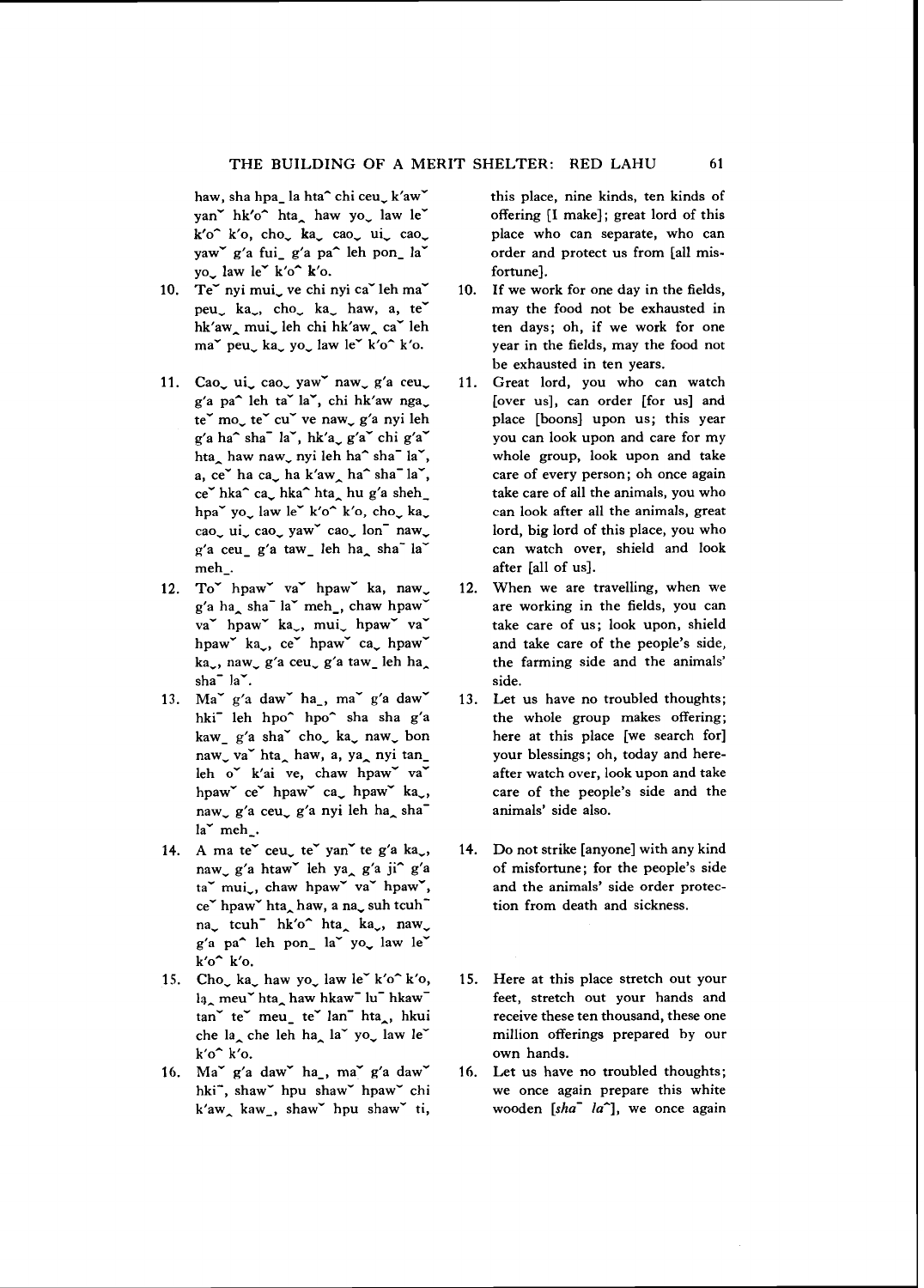kaw mo<sup>v</sup> k'aw, kaw\_ leh suh hpaw\* na<sub>v</sub> hpaw<sup>v</sup> hk'o<sup>^</sup> hta<sub>n</sub> k'aw<sub>-</sub>, taw<sub>-</sub>, k'aw\_ suh leh te peu, pa^ g'a u hta haw, nga hk'o" chi ceu k'aw" yan" k'aw, pa<sup>n</sup> leh fui\_ la" shu la<sup>v</sup> yo<sub>v</sub> law le<sup>v</sup> k'o<sup>o</sup> k'o.

17. Chi hk'aw te" lio" chi te" lipaw" ma<sup>v</sup> g'a daw" ha\_, ma<sup>v</sup> g'a daw" hki" k'aw, hpaw leh ta\_ la" yo, law le" k'o" k'o; hon ya" shi" ya" daw" hpu te<sup>v</sup> ca<sup>^</sup> hk'o<sup>^</sup> hta<sub>n</sub> k'aw<sub>n</sub> mui leh, a, ma" g'a daw" ha\_, ma" g'a daw" hki<sup>-</sup> k'aw\_ hpaw leh ta\_ la".

prepare these white wooden ritual posts;<sup>35</sup> once again shield us from nnd turn away from us death and sickness and one time order that I he separated from and divided from the ten kinds, nine kinds [of misfortune].

This year once again open up and 17. bestow upon this side fthe boon of] no troubled thoughts; we meritorious people, united by the same pure intention, once again work; oh, open up and place before us untroubled thoughts.

While one of the elders prays in this fashion at the right-hand



Fig. 7. Village headman praying to local hill spirit for success in the hunt (see also Fig. 4).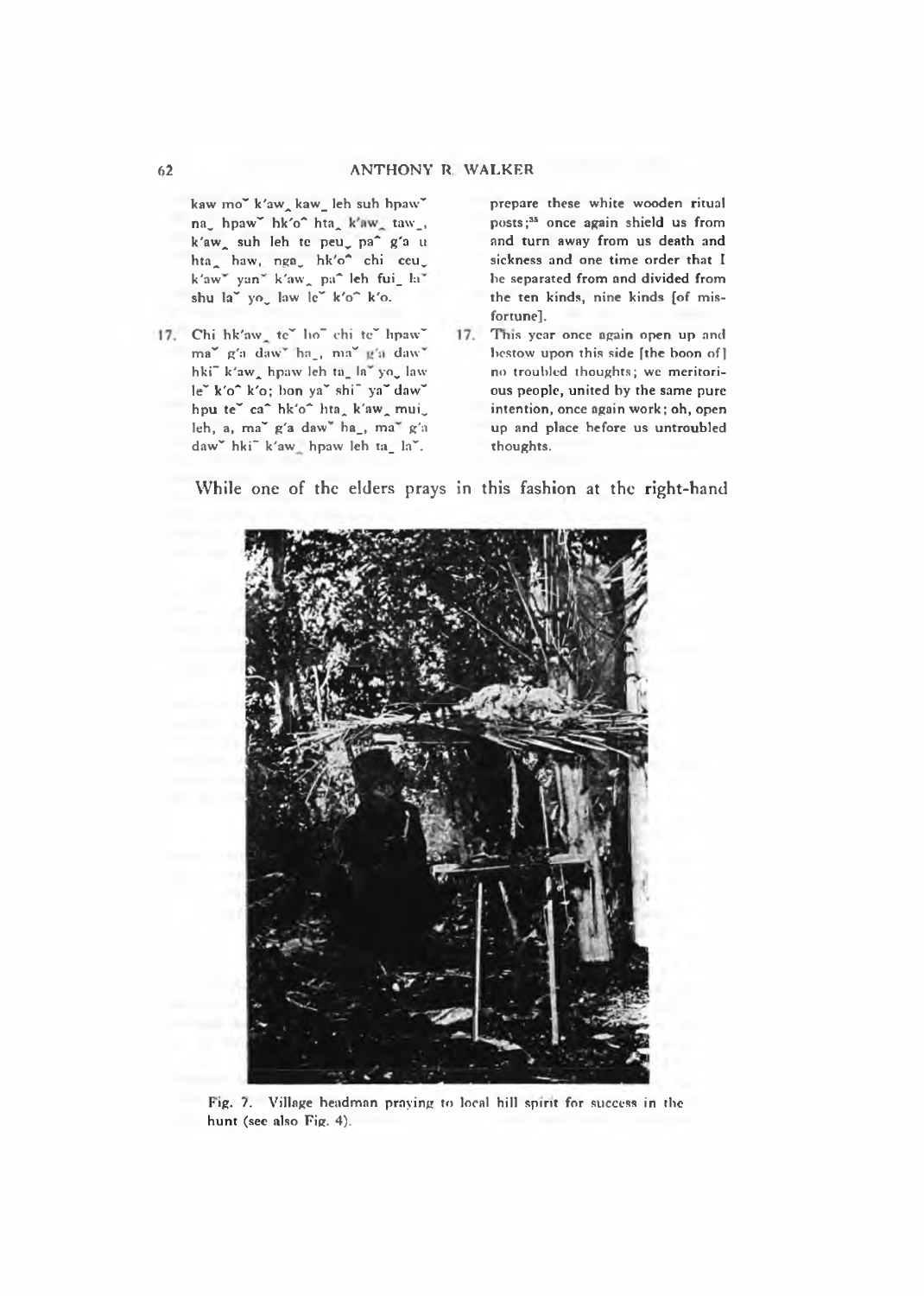altar (Fig. 6), the man at the left-hand altar (Fig. 7) is praying to the same spirit, as keeper of all the wild animals in the area, requesting that the villagers may enjoy success in the hunt. Two examples of this prayer are given as Texts 2-A and 2-B below.

#### TEXT  $2-A$

- 1. O, O, ka, haw Meh Hpa, te hpaw<sup>"</sup> yo\_ law le" k'o<sup>^</sup> k'o, ha, chaw ya chi ve ka, haw Meh Hpa te hpaw ve, la meu hkaw luhkaw"  $tan^{\sim}$ , ce, ce, cu, cu, k'aw, te leh naw\_ u<sup>-</sup> naw\_ va hta, k'aw ta\_ g'a ve.
- 2. Ha, sha\_ hu nga hu sheh\_ hpa , va pa\_ va ma hu sheh h pa ', tsuh pa\_ tsuh ma hu sheh\_ hpa , hkui zuh, pa\_ hkui zuh, ma hu sheh\_ hpa ka<sub>,</sub> haw ve, cao<sub>, maw cao,</sub> tu<sup>\*</sup> ka<sub>v</sub> haw ve, ha, ci<sup>-</sup> ga leh ma ca\_ meu<sup>v</sup> ca<sup>v</sup> la meh\_.
- 3. La<sub>s</sub> meu<sup> $\checkmark$ hkaw<sup>-</sup> lu<sup>-</sup> hkaw<sup>-</sup> tan $\checkmark$  chi 3.</sup> ma te leh law\_ ca hk'a ca ve ce meh\_, ka\_ haw Meh Hpa\_ te fu\_ te a daw ve yo law.
- 4. Ha, va, pa\_ va, ma hu sheh\_ hpa $\checkmark$ yo, law k'o^ k'o, sho ca^ kui ca^ hpeh leh nga\_ g'u ta\_ la meh\_.
- 5. Ha, sho meu kui meu hta haw g'a, hpeh<sup>v</sup> la ', sho ba' kui ba' hta, haw g'a, hpeh la .
- 6. Ka<sub>v</sub> haw ve, va<sub>n</sub> shi g'a leh ma ca, meu ca la, te keu\_ k'o, a vi a pa hku $\checkmark$  taw $\hat{q}$  ga $\checkmark$  leh tc $\checkmark$  keu k'o, mi hu ya hu ga la".
- 7. Ka<sub>v</sub> haw la meu hkaw" lu" hkaw" tan chi ma k'aw<sub>a</sub> ta\_ leh, ha, law ca hk'a ca ve, ka haw cao maw cao tu", cao ba cao meu ka<sub>v</sub> haw, kao<sub>v</sub> ca\_ lao ca\_ caw<sub>v</sub> la meh\_.
- Oh, here at Mae Hpa, these people of Mae Hpa have made with their own hands these many different kinds of offerings; once again they place them before you.
- Oh you who look after the wild animals and the fish, you who look after the male and the female wild pigs,38 you who look after the male and female barking deer,<sup>37</sup> you who look after the male and the female sambar deer,<sup>38</sup> lord of this place, oh, give us a little [game] to eat.
- The people of Mae Hpa village have made all these offerings with their own hands and they beg [for game] to eat.
- Ha, you who keep the male and the female wild pigs, tie them in iron chains, in copper chains, and put them in front of us.
- 5. Ha, release [the game] on iron points, on copper points; release [them] on iron points, on copper points.39
- 6. Here at this place let us get the boon of a wild pig; we beg [for game] to eat; with one half [of the flesh] we will follow the custom of the elder relatives and of the fathers, one half we want for our wives and children.40
- 7. Here at this place we once again put offerings made by our own hands, ha, we beg [for game] to eat; lord of this place, lord of the village, lord of the country here at this place, let other people speak of our good fortune [in the hunt].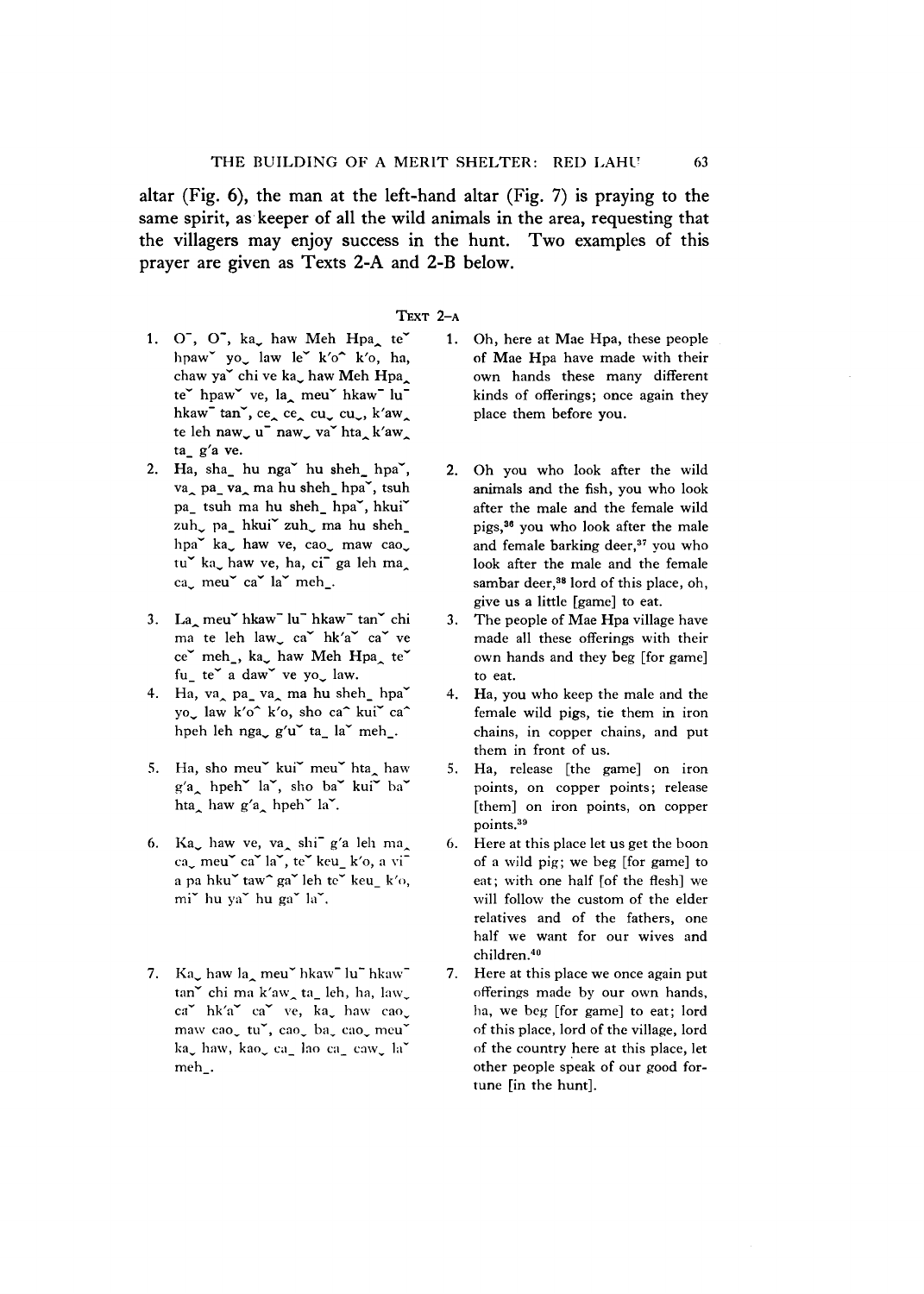## ANTHONY R. WALKER



Pig. 8. Wrist-binding at conclusion of ceremony, symbolizing the binding of blessings into the body of the recipient.

TEXT  $2-n$ 

- 1. O', ya<sub>n</sub> nyi ka<sub>v</sub> haw Ho\_ Pa\_ Fa cao, ba, cao, meu chi ma ve, ne chi ne" ya", cao, maw cao, tu" ka, haw ve, nga\_ la\_ meu<sup>v</sup> hkaw" lu<sup>-</sup> hkaw<sup>-</sup> tan<sup>y</sup> chi ma ve g'a veu la<sup>v</sup> o.
- 2. La\_ meu" uig ve i ve leh peh" haw naw\_ hk'aw" g'a vcu la" o.
- 3. Ka, haw Ho\_ Pa\_ Fa \* te \* hpaw \* ve, sha hu nga hu sheh hpa , tsuh pa tsuh ma, va, pa\_ va, ma, hkui zuh, pa\_, hkui" zuh, ma hu sheh\_ hpa", ka, haw Ho\_ Pa\_ Fa" te"
- 1. Oh today, here at this place, lord of the village, lord of the country at Huey Pang Farn,<sup>41</sup> and all you spirits, you children of spirits, you lords of this place, I bring for you all these offerings made by my own hand.
- 2. I bring for you [all these offerings], lurgc and small, made by my own hand, and these beeswax candles.
- 3. Here at Huey Pang Farn, you who look after the animals and the fish, you who look after the male barking decr and the female harking deer, you who look after the male wild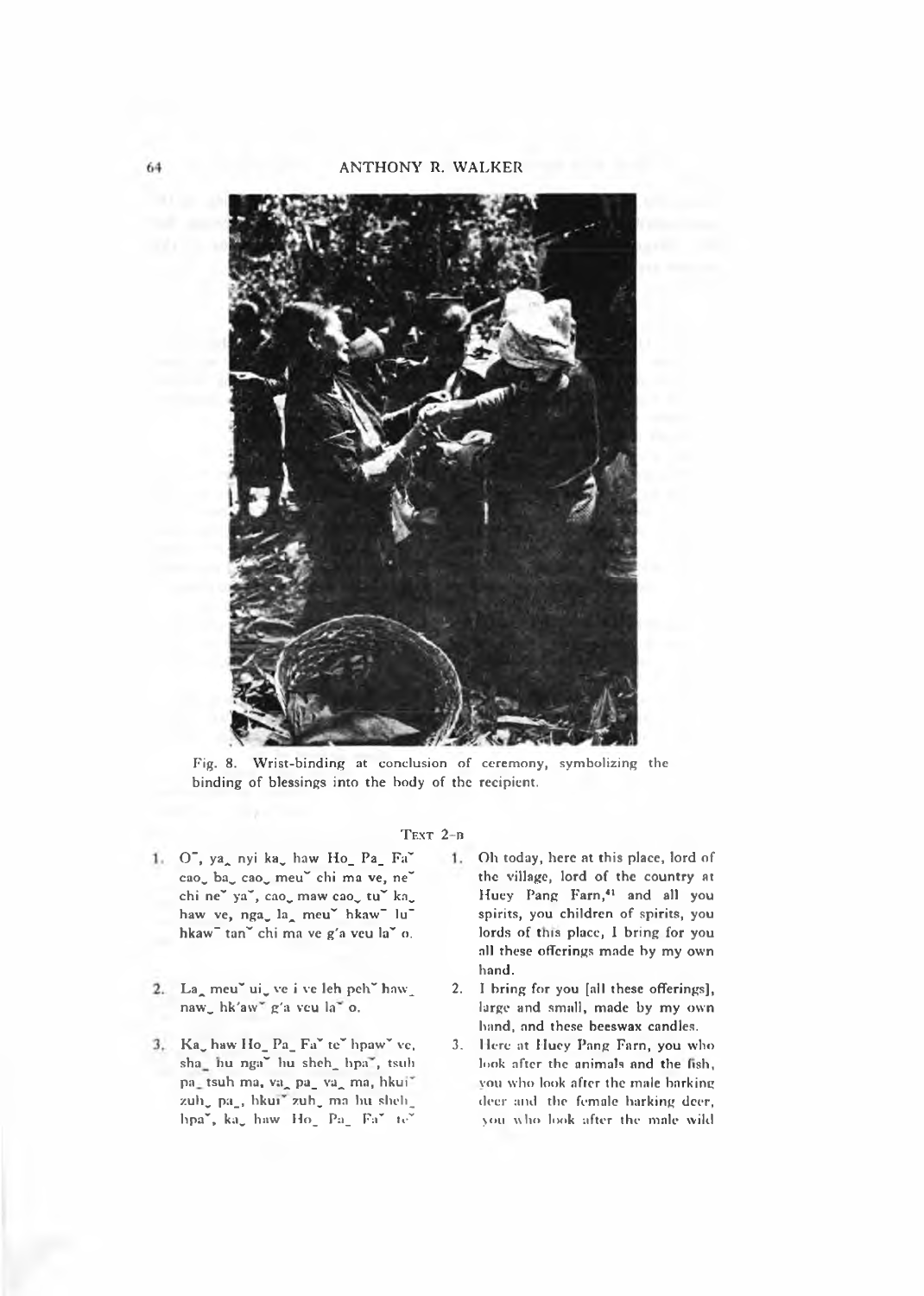hpaw<sup>v</sup> ve g'a leh gehv meuv na meu<sup>v</sup> hk'o<sup>o</sup> haw hpeh<sup>v</sup> lav meh\_.

- 4. Meh<sup>o</sup> shi\_ suh<sup>o</sup> hpa\_ k'o\_ leh g'a hpeh<sup>"</sup> la<sup>\*</sup> mch\_, sho ca<sup>\*</sup> kui<sup>\*</sup> ca<sup>\*</sup> hpeh" leh law ta\_ la" meh\_.
- 5. Chaw ya<sup>x</sup> hkaw<sup>-</sup> lu<sup>-</sup> hkaw<sup>-</sup> tan<sup>y</sup> yu leh ka haw ga la o, naw cao maw cao tu", cao ba cao meu" hkui che la che leh ha yu\_ lo\_ meh\_.

pigs and the female wild pigs, you who look after the male sambar deer and the female sambar deer; drive lyour animals] here to Huey Pang Farn and release them onto the points of our spears, onto the barrels of our guns.

- Cover [the animals'] eyes with leaves, drive them here and release them; tie them with your iron chain, with your copper chain and let them wait [for us].
- We people take these offerings and rcach to you at this place, you great lord, lord of the village, lord of the country, strctch out your feet, strctch out your hands and receive [our offerings].

The guardian spirit of the locality having thus been propitiated, the officiating ciders turn their attention to G'ui\_ sha, the highest of all supernatural beings whom the Lahu recognize. They move to the *sha" la* itself, light fresh beeswax candles and, praying in unison this time, offer



tig. 9. Offerings to hill spirit: sweet potatoes, yams, chillies, cooked rice, etc. (See also Fig. 3)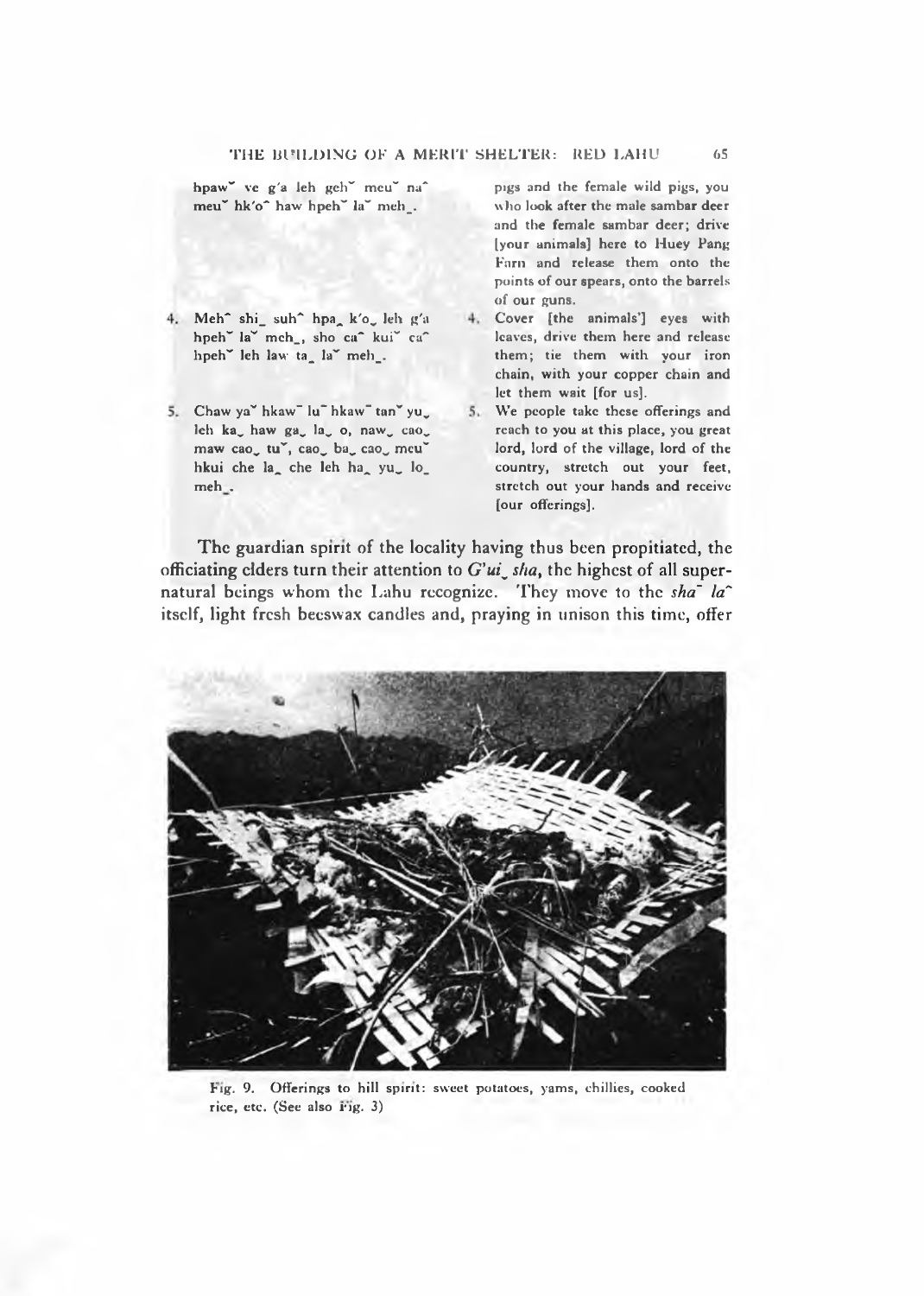

Fig. 10. The completed sha<sup>-</sup> la<sup>\*</sup> or merit shelter; senior priest at center offering the shelter and its contents to the supreme supernatural *G'ui^ sha.*

the shelter and its contents to  $G'ui$  sha (Fig. 10). Texts 3-A, B, C, D are examples of prayers appropriate for tms occasion.

#### TEXT  $3-A$

- 1. Ha, ka, haw ya, nyi Mch Hpa, hk'aw teh hk'aw g'aw" chi hta, haw yo\_ law k'o^ k'o, Meh Hpa, tev fu\_ te a daw ve, ca li ca ma la meu chi hta, haw yo, law, shaw hpu shaw" u" shaw" meh\_ k'aw\_ pa\_ leh ka haw a g'aw" Meh Hpa hk'aw tch hk'aw g'aw hta haw, sha" la^ bon sha" la^ shi" k'aw mui\_ ve.
- 2. Ui, ka, i ka, daw hpu te ca k'aw. mui, leh, hu, ya nyi mui, ca va ca", mui, hk'o^ va hk'o^ chi hta haw, mui, suh- va suh- k'aw taw<sup>o</sup> leh sha<sup>-</sup> la<sup>o</sup> bon sha<sup>-</sup> la<sup>o</sup> shi<sup>-</sup> k'aw mui, k'aw sha ve.
- 3. Ha, k'aw sha" k'aw go leh no" g'a a pa ka ti, ka sheh" hpaw" incu"
- Oh, today, here under Mac Hpa hill, we of Mae Hpa village<sup>42</sup> once again exchange this white wood [cut with knives fashioned by] the blacksmith's own hands; here under Mac Hpa hill we once again make a merit shelter.
- 2. The big and the small, working together with the same pure intent, today once again work and oncc again bring these new crops, [the result of our] working in the fields, and once again make and once again offer up a merit shelter.
- $3.$ Oh, we once again make offerings, once again raise our hands [in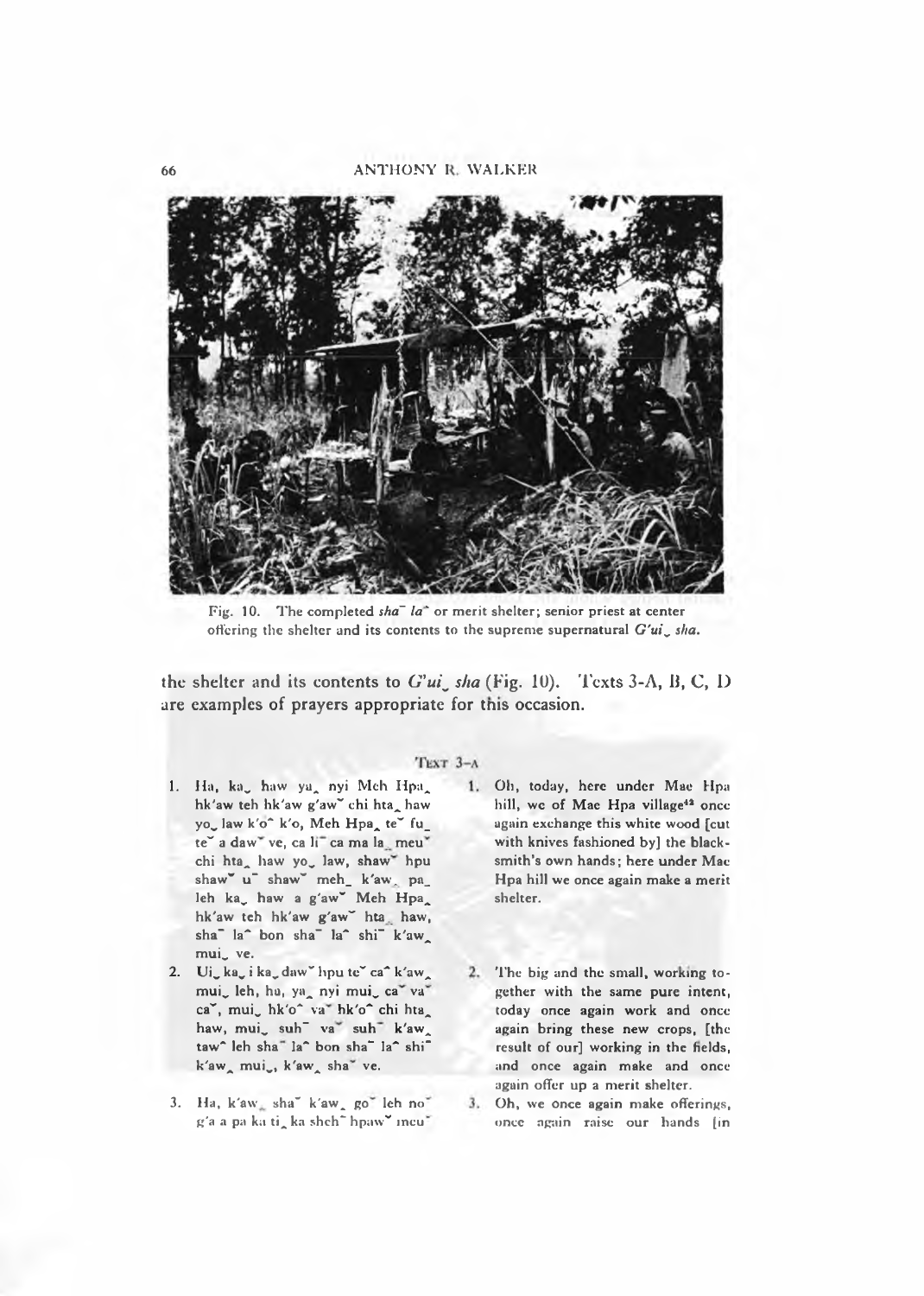k'aw, ta\_ g'a yo, law, a pa ka ti, ka sheh" hpaw" meu" k'aw\_ sha` k'aw<sub>^</sub> go leh, ha, ya<sub>^</sub> nyi sha<sup>-</sup> la^ bon sha" la^ shi" k'aw\_ mui\_ ve k'aw sha k'aw go hk'a yo law  $k'o^k$ k'o, hk'ay g'a chi g'a", uiya kay i ka g'o taw^ g'o g'a, ha, ca ta daw, ta, ca li daw, li k'aw, ta\_ g'a.

- 4. Hk'a\_ g'a" chi g'a" hta\_ haw, ma" daw ma ha\_, ma daw ma hki g'a ga", ha, ya, nyi hkao, shi" pcu, chi hta\_ haw, sha<sup>™</sup> la^ bon sha<sup>™</sup> la^ shi k'aw, mui, g'a yo, law k'o^  $k'$ o, ui, ka, i ka, k'aw, sha k'aw. go leh no g'a aw, na a pa ka ti ka sheh" hpaw" meu" k'aw, ta\_ g'a.
- 5. Ha, hkui ta nu, ta hpa\_ g'a sheh\_ hpa", hkui" yaw" nu<sub>v</sub> yaw" hpa\_ g'a sheh\_ ma yo\_ law k'o^ k'o, te" nyi sheh^ yan`, heh u<sup>-</sup> heh meh, hkui ta nu, ta, hkui yaw nu, yaw k'aw, hpa\_ leh ta\_ pi".
- 6. Hk'a g'a chi g'a", te nyi mui leh chi nyi ca leh a peu, te hk'aw, mui, leh chi hk'aw, daw, leh a yaw ve, chi bon pa leh ga pi<sup> $\checkmark$ </sup>.
- 7. No g'a ui, hpaw mvuh hpaw, ma ha<sup>-</sup> sha<sup>-</sup> hti<sup>-</sup> bon, ma ha<sup>-</sup> sha<sup>-</sup> hti<sup>-</sup> shi<sup>-</sup>, kao<sub>v</sub> li<sup>\*</sup> k'aw<sub>A</sub> bvuh<sub>v</sub> leh ka<sub>v</sub> haw Pi ti La<sup>v</sup> hu\_ a g'aw<sup>v</sup> yeh<sup>v</sup> chi hi<sup>-</sup> chi hkui ka<sub>v</sub>, k'aw<sub>a</sub> ta\_ pi meh\_.
- 8. Hk'a  $g$ 'a chi  $g'$ a hta haw yo law k'o^ k'o, ha, ca leh a peu, daw\_ leh a yaw ve, hk'a g'a chi  $g'a^*$ , hk'aw, naw<sup>-</sup>  $g'u^*$  suh<sup>-</sup>, ma<sup>\*</sup> daw ma ha\_, ma daw ma hki-, ha, ko keu ko na k'o, ca law daw, law, ca<sup>v</sup> ti, daw, ti, te nyi sheh^ yan k'aw\_ hpaw leh ta\_ pi".

prayer]43 and once again place [our offerings] at the side of the all-true, all-precious father up there;<sup>44</sup> we oncc again make offerings and wc oncc again raise our hands to the all-true, all-precious Father's place; oh today we once again make a merit shelter, we oncc again make offerings and once again raise our hands; every person, the big and the small, every household once again places food and drink, [we perform] the food custom, the drink custom.45

- 4. May every person have untroubled thoughts; today at the end of this *hkao* shi<sup>-</sup> nyi,<sup>46</sup> we once again make this merit shelter, the big and the small once again make offerings and once again raise their hands and put [their prayers] to the side of the alltrue, all-precious Father up there.
- 5. Oh, Father creator of fertility, Mothcr creator of fertility,47 three times in one day once again create fertility and put it at the top of the fields, at the bottom of the fields.
- *()•* This boon create and grant to every person that when we work for one day in the fields, the food may not be finished in ten days; if we work for one year in the fields, the drink may not be exhausted in ten years.
- 7. Once again cry out and bestow upon the *Pi ti*, Lahu,<sup>48</sup> who live on the hills and in the forests, the boon of great wealth like that of [the people of] the great towns yonder.49
- 8. Three times in one day again open and bestow upon every person [the boon that] the food will not finish, the drink will never be exhausted; let no troubled thoughts befall any one of us, either in front or behind; oh, on the downhill side of the house and on the uphill side of the house, may there be enough to eat and enough to drink; may there always be enough to eat and drink.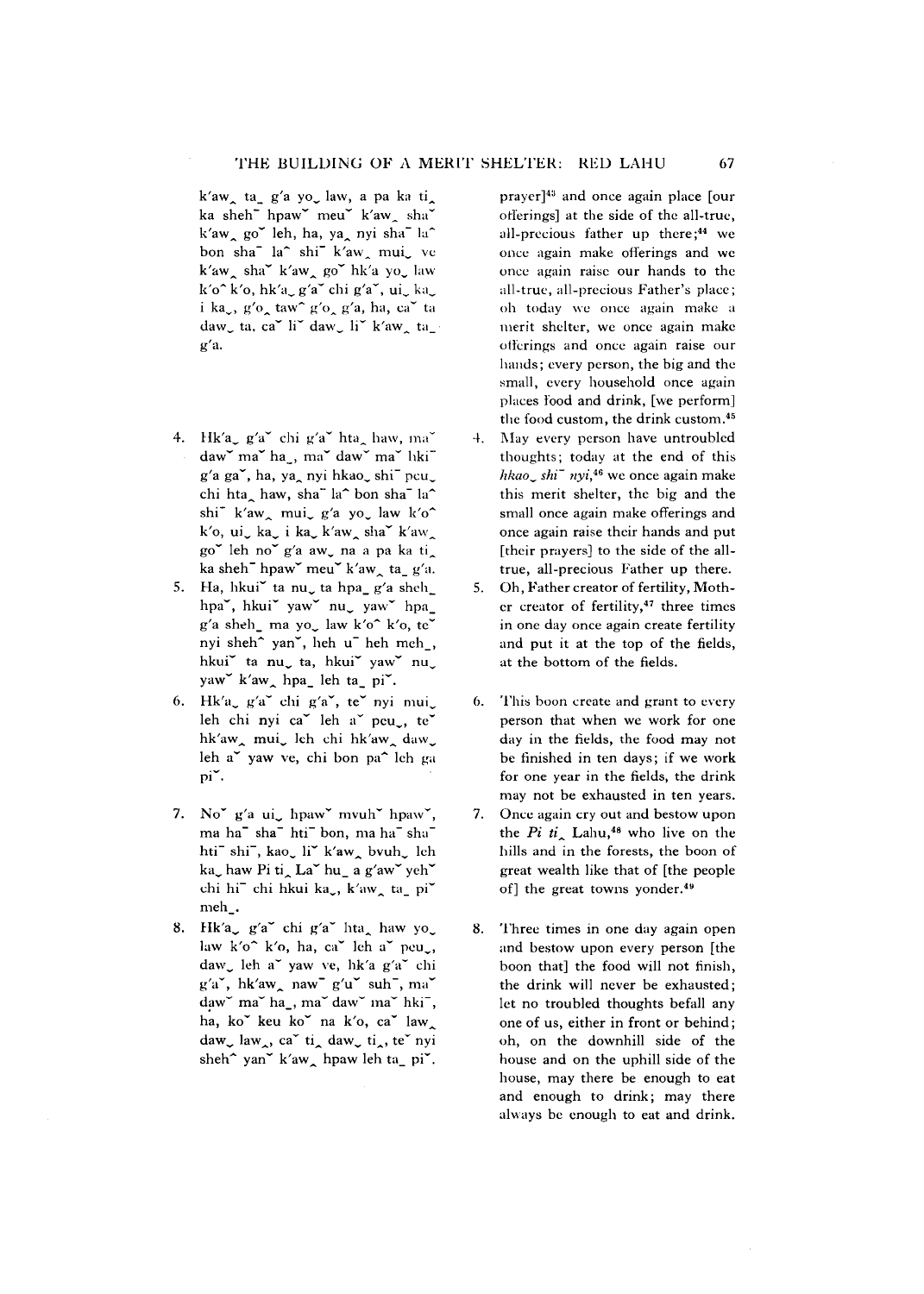- 9. No g'a g'ui, ma ka ho kao li hpa\_g'a sheh\_hpa", chi ceu\_k'aw ceu<sub>v</sub> *u*" hta<sub>2</sub> haw hpa\_ g'a sheh\_ hpa", ha, ca" ta daw, ta, ca" ti daw,  $ti_{\pi}$  k'aw, hpa\_ leh ta\_ pi".
- 10. Ya, nyi sha<sup>-</sup> la^ bon sha<sup>-</sup> la^ shi<sup>-</sup> k'aw, mui, leh k'aw, sha', k'aw, go g'a yo, law k'o k'o, te nyi sheh^ yan", te" ha<sup>-</sup> sheh^ yan" hpa\_ g'a je<sup>o</sup> g'a sheh\_ hpa", ha, ca" pi\_ a peu ca suh-, te nyi k'aw suh<sup>^</sup> k'aw\_ bvuh\_ leh ga pi<sup>y</sup>.
- 11. Cheh sha caw, sha, chi hk'aw hkao hpa sha<sup>-</sup> chi hta haw yo law k'o^ k'o, hk'a, g'a chi g'a ', la meu hkaw" lu" hkaw" tan ', ce, ce, cu, cu, k'aw, te leh k'aw, sha` la yo
- 12. Ha, hk'a, g'a chi g'a", suh hpaw<sup>y</sup> na\_ hpaw k'aw fui\_ leh pon\_ la meh\_, tu\_ hpaw hka<sup>-</sup> hpaw ka k'aw, g'aw leh shi^ la<sup>v</sup>.
- 13. No  $g/a$  aw, na a pa ka ti, kan "pa" ka law, ka sheh\_ hpa", ha, Pi ti Pi ya $\checkmark$  ka sheh\_ hpa , ya\_ nyi nga te peu<sub>v</sub> pa<sup>2</sup> g'a, ka<sub>v</sub> haw sha<sup>-</sup> la<sup>2</sup> bon sha<sup>-</sup> la^ shi<sup>-</sup> chi hta<sub>^</sub> yo<sub>v</sub> law k'o^ k'o, ha te<sup>v</sup> nyi a na chi ceu chi yan u<sup>-</sup> hta<sub>A</sub> pa^ g'a keh\_ g'a sheh\_ hpa<sup>v</sup> yo<sub>v</sub> law k'o^ k'o, nga<sub>v</sub> te peu<sub>v</sub> pa^ g'a u<sup>-</sup> hta<sub>A</sub> k'aw<sup>o</sup> peu<sub>v</sub> g'a pa^ g'a fui\_ leh pon\_ la".
- 14. Ha, chi hk'aw, sha<sup>-</sup> la^ bon sha<sup>-</sup> la^ shi<sup>-</sup> k'aw<sub>a</sub> mui, g'a yo, law k'o<sup>^</sup> k'o, hk'a, g'a chi g'a u<sup>-</sup> hta, shaw meu ma meu ka k'aw g'aw leh pon\_pi", sho ba" kui" ba' ka<sub>v</sub> g'aw leh pon\_ pi , ha, taw\_ g'a suh<sup>-</sup> g'a sheh\_ hpa".
- 15. Nga, te $\degree$  peu, pa $\degree$  g'a ve hta, haw, sha la^ bon sha la^ shi k'aw\_mui te<sup>\*</sup> hkui yo law k'o, te\* nyi a na chi ceu, k'aw<sup>v</sup> ceu, pa^ g'a keh\_  $g'a$   $ga$ .
- 9. Divine creator of all customs up there, creator of the nine kinds, the ten kinds [of things],<sup>50</sup> oh, once again create and grant to us [the boon] that the food will always be sufficient, the drink will always be sufficient.
- 10. Today we once again make a merit shelter, we once again make offerings and we once again stretch out our hands; you who three times in one day and three times in one night create [boons] and split [misfortune from fortune], $51$  nine times in one day again cry out and grant to us that the old rice not finish until the new rice [is harvested].
- 11. May we have health and prosperity; this year at this hkao phansaa,<sup>52</sup> every person once again presents every kind of offering made by his own hands.
- 12. Oh, once again separate and let pass from every one of us the side of death and the side of sickness;<sup>53</sup> once again count<sup>54</sup> and sweep away the side of poverty.
- 13. You up there, all-true, all-powerful Father, keeper of the *Pi ti*<sub>2</sub> people, today I say but one word at this merit shelter, you are the one who can order and cleanse us from the ten kinds of sickness; I order but one word, you are the one who can order nine words and separate and let pass [all misfortune from us].
- 14. Oh, this year we once again make a merit shelter, once again count and let pass from every person sharp points of wood, count and let pass [from us] iron points and coppcr points, oh you who can shield and protect.<sup>55</sup>
- 15. I once again order one word at this place; at this moment we build a merit shelter; in one day order that we be cleansed from the ten kinds, the nine Kinds of sickness.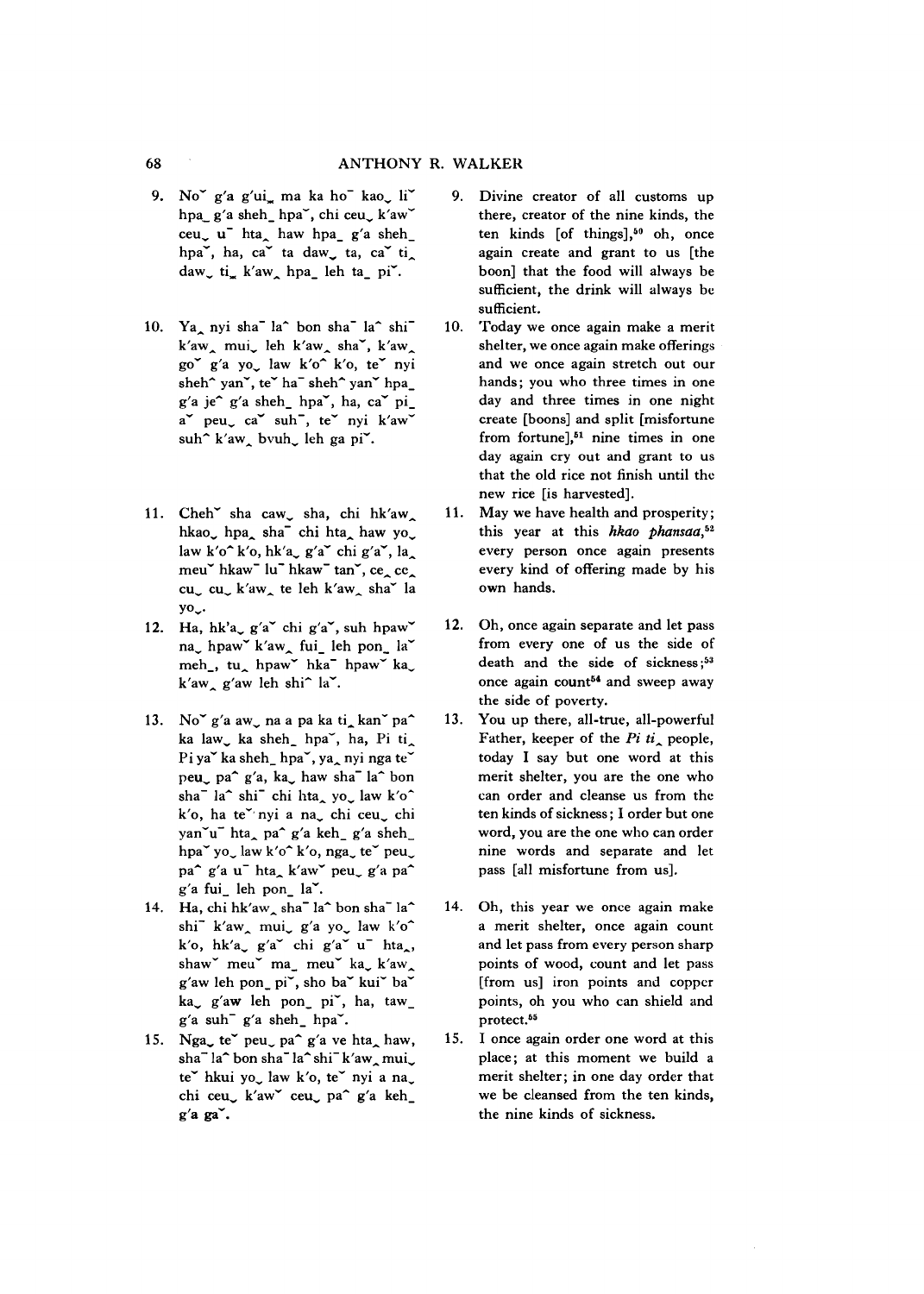- 16. Chaw chi ve yo law, k'aw, sha leh aw, na a pa ka ti, ka sheh hpaw<sup>Y</sup> meu<sup>Y</sup> k'aw<sub>A</sub> ta\_ g'a, ha, hk'a\_ g'a chi g'a", chi hk'aw\_ ma hpui ma la, ma maw ma ha, chi co k'aw, paî leh ga pi", ui, ka, i ka, u<sup>-</sup> hta, haw.
- 17. Te<sup>v</sup> nyi k'aw<sup>v</sup> suh<sup>^</sup>, te<sup>v</sup> ha<sup>-</sup> k'aw' suh<sup>^</sup>, ha, a pa Sha<sup>-</sup> ca^ la\_ sha mai<sup>-</sup> mo co pui co law, k'aw, bvuh, leh ya $\checkmark$  hpu neh hpu hkui chi $\checkmark$  hkui daw  $u^-$  hta<sub>A</sub> k'aw<sub>A</sub> ta\_ pi ', la<sub>A</sub> chi la\_ daw u<sup>-</sup> hta\_ k'aw\_ ta\_ pi", cheh<sup>Y</sup> sha caw, sha, chi bon ti g'a ga pi<sup>x</sup>.
	- 1. Hk'a<sup> $\hat{ }$ </sup> ma aw $\check{ }$  ce<sub>r</sub>, mo<sub>r</sub> la<sub>n</sub> mo<sub>r</sub> sha", ui, ka, i ka, chi ma ve, Ho\_ Pa\_ Fa hk'aw teh hk'aw g'aw", ca li<sup>-</sup> ca ma\_ la\_ meu shaw u<sup>-</sup> shaw meh\_ k'aw\_ pa^ leh ya\_ nyi

sha" la^ bon, sha" la^ shi" k'aw

mui, ve.

- 2. K'aw, sha leh no a pa haw" hpu hkui meu k'aw, ta\_ leh no g'ui ma ka\_ ho" ka\_ hpa\_ sheh\_ hpa", hkui yaw nu yaw k'aw, hpa\_ leh ui<sub>m</sub> ka<sub>v</sub> i ka<sub>v</sub>, te g'a le le hk'a shu\_ g'a ca pi'.
- 3. Cheh<sup>Y</sup> sha caw, sha bon k'aw, hpaw leh ui, ka, i ka, ga pi", hk'a<sup>^</sup> ma aw ce chi haw ', ma daw ma ha\_, chi bon ga pi<sup>v</sup>.
- 4. A pa Sha" ca<sup>^</sup> la sha na\_ pu\_ co ceh<sub>v</sub> co g'aw<sup>x</sup> k'aw<sub>A</sub> bvuh<sub>v</sub> leh neh hpu ya` hpu hta, ga pi`, Ai ma la, meh\_ li<sup>v</sup> sheh~ li<sup>v</sup> hka<sup>v</sup> k'aw\_ bvuh\_ leh neh hpu ya' hpu k'aw' hpaw' sha hpaw ga pi".
- 5. Neh hpu ya<sup>x</sup> hpu a yu co meu<sup>x</sup> co ca<sup>-</sup> ha ca<sup>-</sup>, neh hpu co nu leh co
- 16. These people once again make offerings and once again put them at the side of the all-true, all-precious Father up there; oh, may every person this year suffer no decay nor grow any older, once again order and grant ten lifespans to the big and the small.
- 17. Nine times in one day, nine times in one night, may the eternal roll of cotton string58 at Father *Sha* ca<sup>2</sup>'s right-hand side<sup>57</sup> again cry out and again put [blessings] on the feet of the menfolk and of the womenfolk, again put [blessings] on their hands; this boon of health and prosperity alone give [to us all].
- Техт 3-в
	- 1. The whole group within the four corners of the village here on Huey Pang Farn hill once again exchanges the top of the wood, the bottom of the wood<sup>58</sup> [cut with knives fashioned by] the village blacksmith's own hands; today we once again make a merit shelter.
	- We once again make offerings and put them at the foot of Father's white haw<sup>-</sup> yeh<sub>v</sub> up there;<sup>59</sup> divine creator up there, once again create fertility and let there be sufficient to eat for the big and the small, every person to the same degree.
	- 3. The boon of health and prosperity once again open upon us; grant this boon to the big and the small that there may be no troubled thoughts within the four corners of the village.
	- 4. May the eternal life tree<sup>60</sup> at Father *Sha" ca^\*s* right-hand side once again cry out [its blessing] upon the womenfolk and the menfolk; may the bejewelled and golden  $li^*$  *tsuh*<sup>61</sup> at *Ai ma's* left-hand side once again cry out [its blessings] and grant happiness to the womenfolk and the menfolk.62
	- May eternal life once again be joined 5. to the weak lives of the womenfolk;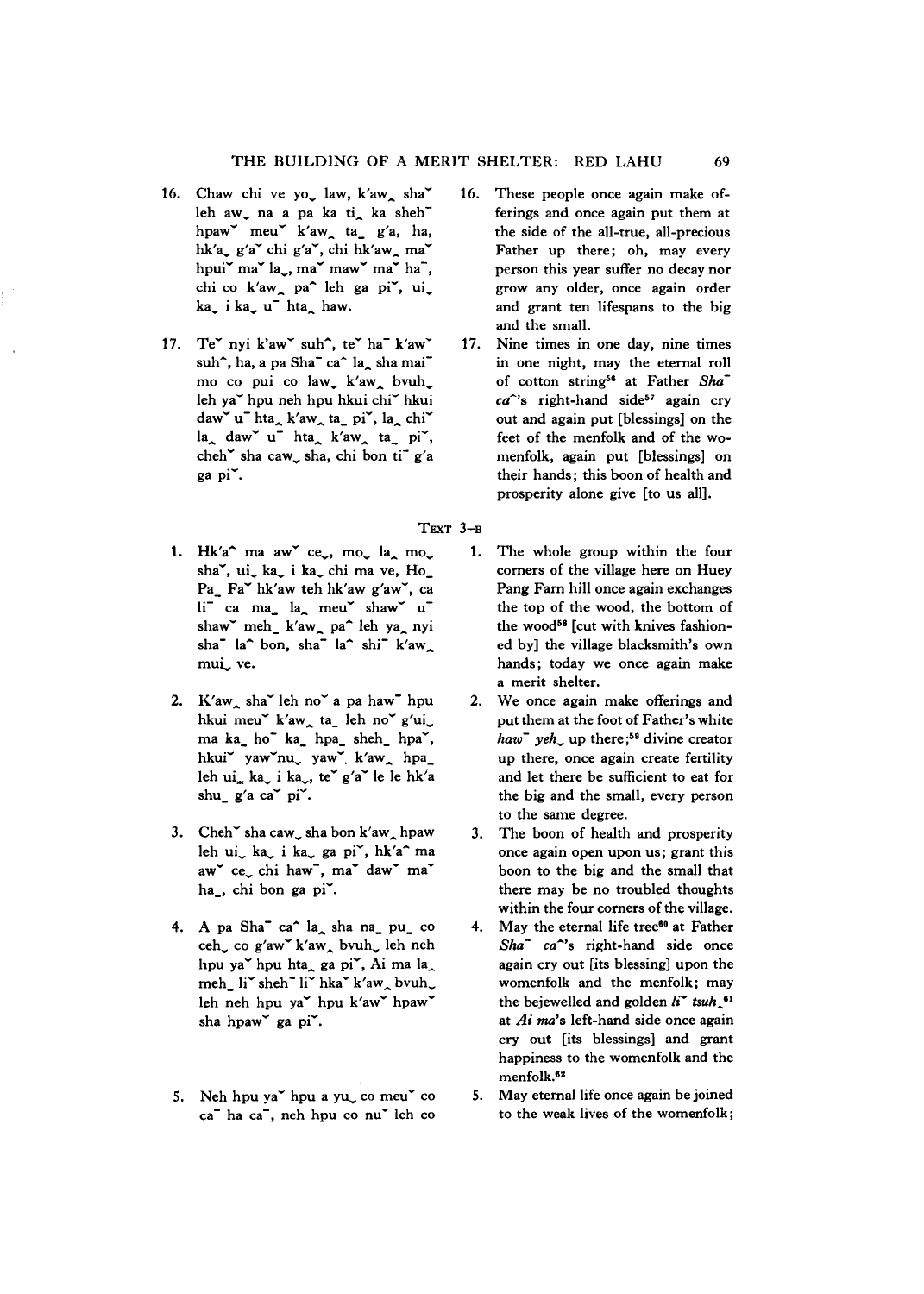k'aw, ca<sup>-</sup> la<sup>o</sup> o, neh hpu ha nu<sup>o</sup> leh ha k'aw\_ ca<sup>-</sup> la<sup>v</sup> o meh\_.

may eternal souls once again join the weak souls of the womenfolk.<sup>63</sup>

TEXT  $3-c$ 

- 1.  $O^-, O^-,$  chi hk'aw, hkao, hpa, sha<sup>-</sup> 1. chi yo, law le<sup>v</sup> k'o<sup>^</sup> k'o, a, a daw hk'a<sup>^</sup> ma aw<sup>v</sup> ce<sub>v</sub>, to bo hk'a<sup>^</sup> ma aw<sup>v</sup> ce<sub>v</sub>, hk'aw<sub>v</sub> g'a<sup>v</sup> chi g'a<sup>v</sup> leh hk'a<sub>v</sub> g'o<sub>n</sub> chi g'o<sub>n</sub> yo<sub>v</sub> law le<sup>v</sup> k'o<sup>^</sup> k'o, sha ma suh", a" hpe\_ suh" chi hk'aw\_ tan" leh G'ui\_ fu\_ tcuh ya" chi hta, k'aw, ga, la ve yo, law le $\checkmark$ k'o<sup>^</sup> k'o, hk'a<sub>v</sub> g'o<sub>^</sub> chi g'o<sub>^</sub> k'aw<sub>^</sub> ceu<sub>a</sub> leh hk'a<sub>v</sub> g'a" chi g'a" hk'o" hta k'aw ceu la<sup>y</sup>.
- 2. A, a e Na bo na ca<sup>-</sup>, mvuh nyi ce le", ha pa ce" le", chi ma ve yo law le<sup>v</sup> k'o<sup>^</sup> k'o leh ha pa ce<sup>v</sup> le<sup>v</sup> ma, mvuh" nyi ce" le" pa\_ chi yo\_ law le<sup>v</sup> k'o^ k'o, hk'a^ u<sup>-</sup> hk'a^ meh\_ hk'a<sub>v</sub> g'o chi g'o g'a ceu g'a taw\_la
- 3. A, a hpe<sub>x</sub> yo<sub>v</sub> law le k'o^ k'o, sha ma yo law le' k'o' k'o, yaw ta' ve ta te la ce".
- 4. Ya, nyi tan\_ o k'ai ve yo law le k'o<sup>^</sup> k'o, hk'a<sub>v</sub> g'a<sup>v</sup> chi g'a<sup>v</sup> ve, hk'a, pe^ chi pe^ hk'o^ hta, heh u<sup>-</sup> heh meh\_, a, a<sup>-</sup> hpe<sub>^</sub> hk'o yo\_ law le k'o k'o, sha ma hk'o yo\_ law le<sup>v</sup> k'o<sup>^</sup> k'o, te<sup>v</sup> hk'aw<sub>^</sub> ti g'a ve, chi hk'aw, g'a veu, ve, heh te pe<sup> $\degree$ </sup> te g'a ve, chi hk'aw\_ g'a ca $\degree$  ve, hpa" yu^ hpa" ya^ ma" ta^ la".
- 5. A,  $\ln_{\sim}$  meu hkaw<sup>-</sup> lu<sup>-</sup> hkaw<sup>-</sup> tan chi ma ve yo law le<sup>x</sup> k'o^ k'o, peh<sup>x</sup> hpu hkeh hpu chi yo law le k'o^ k'o, k'aw taw k'aw sha leh kaw mo ti<sub>o</sub>, kaw mo sheh<sup>-</sup> chi ka<sub>o</sub> k'aw<sub>a</sub> taw\_ k'aw<sub>a</sub> suh<sup>-</sup> leh heh u<sup>-</sup> heh mi, a" ape, hpa" ya", sha ma hpa<sup>v</sup> ya^ yo<sub>v</sub> law le<sup>v</sup> k'o^ k'o k'aw<sub>y</sub>  $taw$   $pi$ .
- 6. Hk'aw, g'o chi g'o yo law le k'o^ k'o, hk'a, g'a" chi g'a", peh" haw\_ te g'a te ku taw^ leh haw  $fu_{-}$  tcuh ya $\check{ }$  chi hta<sub>^</sub>, haw<sup>-</sup> fu\_ co ti\_ pfuh sheh\_ hpa ', haw fu\_ co sheh- pfuh" sheh\_\_ hpa^ chi haw ga<sub> $\sim$ </sub> la ve yo<sub> $\sim$ </sub> law le $\sim$  k'o<sup> $\sim$ </sup> k'o.
- Oh, oh, this year at this hkao phansaa<sup>64</sup> every person within the four corners of the headman's village, within the four corners of the *to bo pa*<sup>'s65</sup> village, every person, every household this year offers this new maize and these new chillies and once again reaches to  $G'ui \, fu$ , the messenger,66 every household once again meets together, all the people once again meet together.
- 2. Oh Mother *Na bo na ca*<sup>-,67</sup> the solar scribe and the lunar scribe,<sup>68</sup> all of you, female lunar scribe and male solar scribe, watch over and shield the top of the village and the bottom of the village, every household.
- 3. Do not let the chillies and the maize over-ripen.
- 4. Today and hereafter do not allow disease to climb up on any person, any field, the tops of the fields or the bottoms of the fields, the chilli fields, the maize fields, and if we plant during one year, let there be [profits to buy] enough clothing for ten years; if we make one field let there be enough food for ten years.
- 5. Oh we once again take and once again present all these offerings made by our own hands, these pure beeswax candles; let these offeringposts once again shield and once again protect the tops of the fields and the bottoms of the fields from chilli disease and maize disease.
- 6. Every household, every person takes a pair of beeswax candles and reaches under *G'ui*  $fu$ , messenger of the *haw* yeh 69, under the eternal  $G'ui^{\dagger}_{\sim} fu^{\dagger}_{\sim}$ , the all-precious  $G'ui^{\dagger}_{\sim} fu^{\dagger}_{\sim}$ .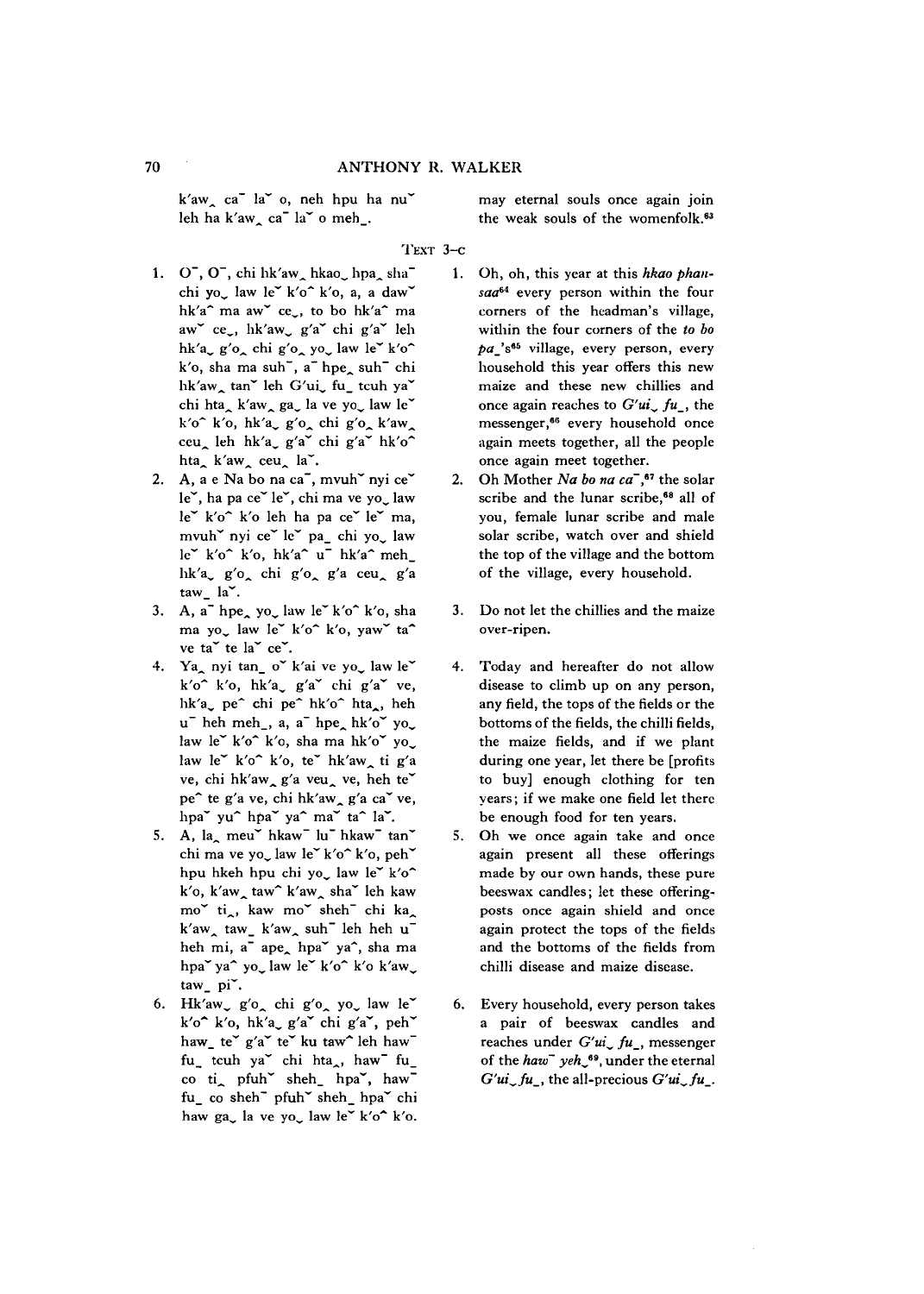- 7. A, chaw ya $\check{ }$  ho<sup> $\check{ }$ </sup> ti<sub>a</sub>  $\check{ }$  pfuh $\check{ }$ , ta ti<sub>a</sub> a pfuh leh G'ui, fu\_ ta ti, pfuh sheh\_hpa", a, mui\_hk'o^ va" hk'o^ hta<sub>2</sub> hpa\_ sheh hpa yo law le *k'*o<sup> $\hat{h}$ </sup> k'o, k'aw hpa leh keu pi<sup>\*</sup>, te<sup>o</sup> nyi mui, ve chi hk'aw<sub>a</sub> ca leh  $a^{\times}$  peu, ve, aw, bvuh aw, ta<sup>^</sup>, aw, bvuh awy lawy ve, chi bon hk'o^ hta, k'aw, hpa\_ la ce '.
- 8. A pa Sha<sup>-</sup> ca<sup>^</sup> ka<sub>0</sub>, a e Na bo na ca<sup>-</sup>  $ka_{\rightarrow}$ , a, heh u $^-$  heh meh\_ hpa\_ sheh\_ hpa<sup>v</sup> yo<sub>v</sub> law le<sup>v</sup> k'o<sup>^</sup> k'o, hk'a<sub>v</sub> g'o, chi g'o, hpa\_ leh keu pi meh\_, hk'a\_ g'a<sup>x</sup> chi g'a<sup>x</sup> leh keu pi<sup>x</sup>, o, o!
- 1.  $O^-, O^-,$  ya, nyi yo, law le<sup>x</sup> k'o<sup>^</sup> k'o, sha la^ bon sha la^ shi te leh a daw hk'a<sup> $\hat{ }$ </sup> ma aw ce<sub>v</sub>, to bo hk'a<sup>^</sup> ma aw<sup>v</sup> ce<sub>v</sub>, ui, ka<sub>A</sub> i ka<sub>A</sub> chi ma ve, a, va, ti g'a ti leh sha la<sup>^</sup> bon sha<sup>-</sup> la<sup>^</sup> shi<sup>-\*</sup> te ve yo<sub>v</sub> law le $\check{ }$  k'o $\hat{ }$ k'o.
- 2. Mvuh $^{\circ}$  nyi ce $^{\circ}$  le $^{\circ}$  ka<sub>^</sub>, ha pa ce $^{\circ}$ le<sup>v</sup> ka, a pa Sha" ca<sup>o</sup> chi ve, ka ho<sup>-</sup> ka hpa\_ ka<sub>^</sub>, a, ya<sub>^</sub> nyi yo<sub>v</sub> law le<sup>v</sup> k'o<sup>^</sup> k'o, o<sup>v</sup> te<sup>v</sup> hkui yo<sub>v</sub> law le<sup>v</sup>  $k'o^* k'o$ , i ka<sup>\*</sup> hpaw ve yo<sub>v</sub> law  $le^*$  k'o^ k'o, law, ne $^*$  ha $^-$  ne $^*$  la sha te<sup>\*</sup> hpaw<sup>\*</sup> ve yo<sub>v</sub> law le<sup>\*</sup> k'o<sup>^</sup> k'o, hk'aw ne law, ne ve, a, aw, k'aw ji ve yo, law le<sup>x</sup> k'o^ k'o, a pa Sha $\bar{a}$  ca $\hat{p}$  pi $\bar{y}$  ve yo law le $\bar{y}$  k'o $\hat{a}$ k'o.
- 3. Meu $\sim$  nyi<sup>-</sup> chi ma ve yo $\sim$  law le<sup> $\sim$ </sup> k'o k'o, maw je, ce, ta\_ ve, sha la^ bon sha<sup>-</sup> la^ shi<sup>-</sup> te leh g'a ca g'a daw<sub>v</sub> yo<sub>v</sub> law le<sup>x</sup> k'o<sup>^</sup> k'o.
- 4. A pa Sha<sup>+</sup> ca<sup>^</sup> yo law le<sup>x</sup> k'o<sup>^</sup> k'o, mui, hk'o^ va hk'o^ hta,, hk'a deh, k'aw, ma\_ k'aw, ga leh hk'a g'o<sub>A</sub> chi g'o<sub>A</sub> hta<sub>A</sub> g'a ca<sup>Y</sup> g'a veu<sub>A</sub>  $h$ k'a shu\_  $hk'$ o^ hta\_ caw\_ pi meh\_.
- 5. Ya<sub> $\lambda$ </sub> nyi tan\_ o k'ai ve yo law le  $k'o^*$  k'o, sha\_ maw<sup>-</sup> yo\_ law le<sup>\*</sup> k'o^ k'o, hk'aw u<sup>-</sup> hk'aw meh\_ ta^ ga<sub>v</sub> ceh yo<sub>v</sub> law le<sup>x</sup> k'o<sup>\*</sup> k'o, a, na<sup>\*</sup> chi hkui zuh\_ pa\_ hkui zuh\_ ma, va<sub>2</sub> pa\_ va<sub>2</sub> ma, tsuh pa\_ tsuh ma
- 7. Oh, we people have no wisdom, no truth, so  $G'ui^f_*$  the all-true, you who create [success in] the farm work, once again create and put [fertility] into our fields so that if we work for one day in the fields, the food will not finish in ten years; let us have great prosperity;<sup>70</sup> this boon once again create [for us].
- 8. Father *Sha~ ca"* and you also, Mother *Na bo na ca*, you creators of the tops of the fields and the bottoms of the fields, create and grant [good fortune] for every household, every person.
- TEXT 3-D
	- $1.$ Oh today we make a merit shelter, and the big and the small within the four corners of the headman's village, within the four corners of the *to bo pa*'s village, kill pigs and chickens71 and make a merit shelter.
	- *2.* Solar scribe and lunar scribe, father Sha<sup>-</sup> ca<sup>^</sup>, the creator also,<sup>72</sup> oh today, at this moment, [the altar] at the side of the water [we give to] the water spirit, the rock spirit; [the altar] at the right-hand side we give to the hill spirit, the dale spirit; [the merit shelter in] the middle we give to Father *Sha*<sup>-</sup> ca<sup>^</sup>.<sup>73</sup>
	- 3. All these sweet potatoes, all these things we have planted, [we offer] and we make a merit shelter; let us have food and drink.
	- 4. Father *Sha<sup>-ca^</sup>*, when we are working in the fields, carefully once again teach us, once again help us; let every household have food and clothing, grant that all of us, equally, may have [these things].
	- 5. Today and hereafter, when the hunters74 climb up to the top of the hill, oh let their guns very easily meet male sambar deer and female sambar deer, male wild pigs and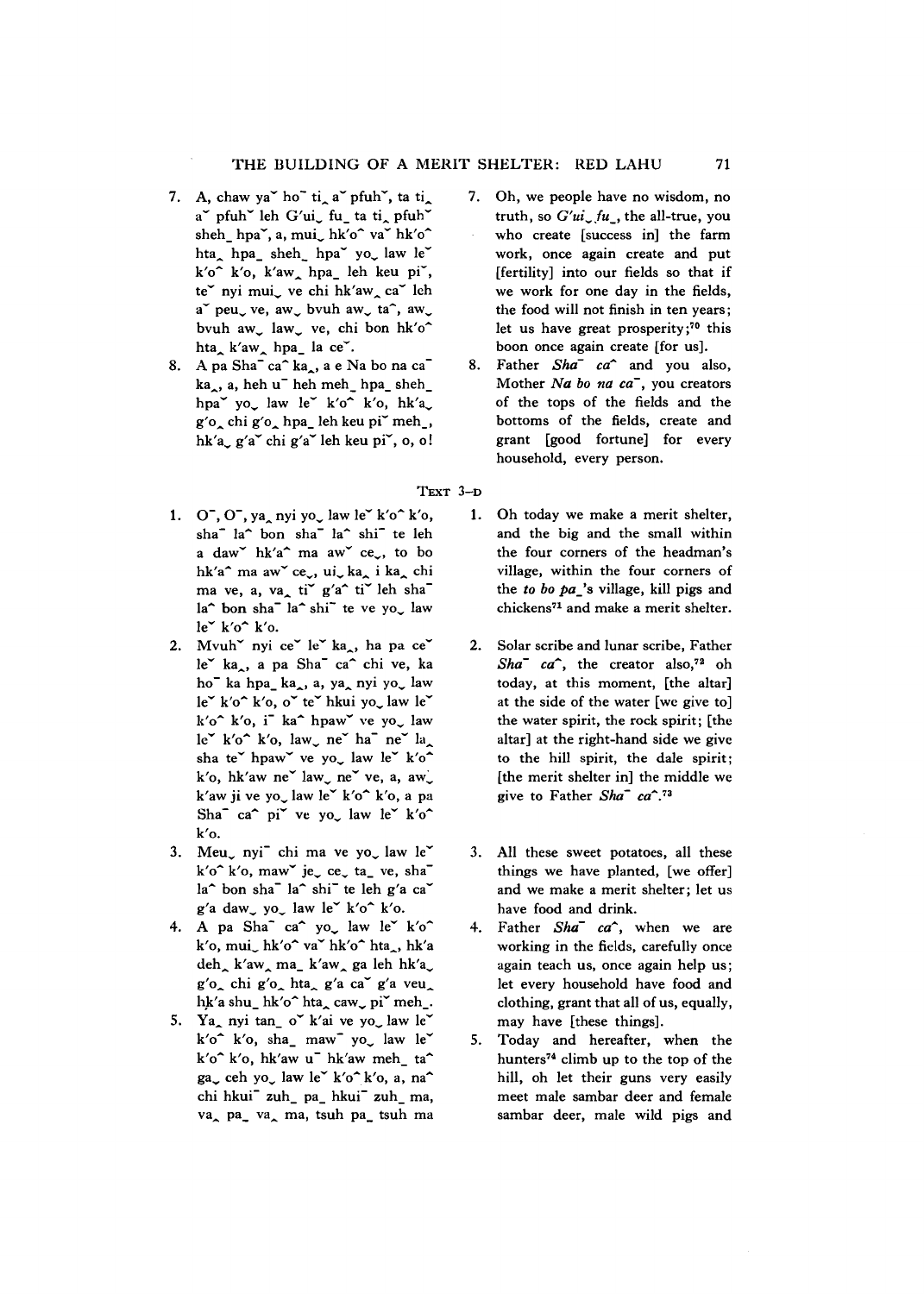hk'a ngai ngai ti<sup>-</sup> hto<sub>,</sub> pi<sup>y</sup> g'a pi<sup>y</sup> meh

- 6. Ya, nyi tan\_  $o^*$  k'ai ve yo, law le 6. k'o^ k'o, o<sup>v</sup> te<sup>v</sup> hti\_ yo\_ law le<sup>v</sup> k'o^ k'o, i<sup>-</sup> ka<sup>^</sup> ne<sup>v</sup> hta<sub>n</sub> pi<sup>v</sup> leh o, la<sub>n</sub> sha te $^{\circ}$  hti\_ yo\_ law le $^{\circ}$  k'o $^{\circ}$  k'o, o hk'aw ne law, ne hta, pi vc, aw, k'aw ji te" hti\_ sha" la^ bon sha<sup>-</sup> la<sup>^</sup> shi<sup>-</sup> yo<sub>v</sub> law le<sup>v</sup> k'o<sup>^</sup> k'o, a pa Sha" ca^ chi hta, pi ve.
- 7. A pa Sha<sup>-</sup> ca<sup>^</sup> ka, ho<sup>-</sup> ka pa\_ hpa\_, ho ti, ta ti, pfuh sheh\_ hpa a, neh<sup>-</sup> hk'aw<sub>^</sub> ti g'a ve yo<sub>^</sub> law le<sup>y</sup> k'o^ k'o, hk'a g'a chi g'a ', hk'a g'o, chi g'o,, ma g'a daw ha\_ ga hki<sup>-</sup> leh ca<sup>x</sup> leh a<sup>x</sup> peu, veu, leh *2T* yaw ve yo^ law le^ k'o, heh u<sup>-</sup> heh meh\_ hk'a deh\_ hpa\_ pi .
- 8. A, hki<sup>-</sup> kui, keh kui, k'o<sup>^</sup> k'o, a pa Sha" ca<sup>^</sup> hk'a deh taw leh suh<sup>-</sup> leh pon\_a pi .
- 9. Heh u<sup>-</sup> heh meh\_ yo<sub>v</sub> law le<sup>x</sup> k'o<sup>^</sup> k'o, te<sup>\*</sup> hk'aw, mui, leh chi hk'aw, g'a ca^ ve, te^ nyi mui^, leh chi nyi g'a ca" ve, veu. hpu veu. shi chi ma pa\_ leh ga pi<sup>x</sup>.
- 10. Heh u<sup>-</sup> heh meh\_ yo<sub>v</sub> law le<sup> $\times$ </sup> k'o<sup>^</sup> k'o, neh hk'aw, ti g'a ve yo, law le<sup>v</sup> k'o^ k'o, cav leh daw<sub>v</sub> leh a peu, ve, a pa Sha<sup>-</sup> ca<sup>^</sup>, a, ka ho<sup>-</sup> ha hpa\_ pa\_, naw\_ ho" ti\_ ta ti\_ pfuh<sup>v</sup> sheh' hpa'', hk'a g'a' chi  $g'a^{\prime}$ , a daw $\check{ }$  hk'a $\hat{ }$  ma aw $\check{ }$  ce<sub>v</sub>, hk'a<sub>v</sub> g'o, chi g'o, hk'a deh, hpa\_ leh ji leh pe, leh g'a ca g'a daw, hk'a shu\_.
- 11. Heh<sup>-</sup> hk'aw<sub>A</sub> ti g'a ve yo<sub>v</sub> law le<sup> $\sim$ </sup> k'o^ k'o, ma` g'a daw` ha\_ ga` hki leh va, u™ va, meh\_ hk'o^ hta, hk'a  $deh_{\lambda}$  ta\_ pi meh\_.
- 12. Hk'a<sub>v</sub> g'o<sub>A</sub> chi g'o<sub>A</sub> yo<sub>v</sub> law le<sup> $\sim$ </sup>  $k'o^k$  k'o, ma $v'g'a$  daw $v'$  ha\_ ga $v'$  hki<sup>-</sup>, ca<sup>y</sup> bon daw, bon hk'o<sup>^</sup> hta, ti<sup>-</sup> nyi leh hk'a deh, ga pi,
- 13. Ai ma, Na bo na ca $\bar{a}$  ka, hk'a deh ma\_ leh ga pi>, hk'aw\_ g'a> chi g'a yo\_ law le<sup>v</sup> k'o^ k'o, ma<sup>v</sup> g'a daw ha\_ ga<sup>v</sup> hki<sup>-</sup> ve yo\_ law le<sup>v</sup> k'o<sup>^</sup>

female wild pigs, male barking deer and female barking deer.

- Today and hereafter, the altar over there we give to the water spirit, the altar on the right-hand side wc give to the spirit of the hills and dales; the altar in the middle, the merit shelter, we give to this Father Sha<sup>-</sup> ca<sup>^</sup>.
- 7. Father *Sha*<sup>-</sup> ca<sup>^</sup>, the creator, the all-wise, all-true, oh next year when we plant [our crops], may every person, every household suffer no troubled thoughts, may the food not finish, the clothing not be exhausted ; at the top of the fields and at the bottom of the fields carefully create and give [this boon].
- 8. Father *Sha* ca<sup>^</sup>, carefully shield, let pass from us and protect us from a troubled place.
- At the top of the fields and at the bottom of the fields, when we work for one year in the fields, may we eat for ten years; when we work for one day in the fields, may we eat for ten days; silver clothing and golden clothing grant to us.
- At the top of the fields and at the bottom of the fields, next year when we plant [our crops], let the food and drink not finish; Father *Sha~ ca^t* the creator, the all-knowing, all-true, carefully create, spread and bestow [this boon] on every person and every household, let everyone equally have enough to eat and to drink.
- 11. Next year when we plant, let us have no troubled thoughts; the top of a pig and the bottom of a pig wc carefully give [to you].75
- 12. Let every household not suffer from troubled thoughts; this boon alone look for and carefully grant to us.
- 13. Ai ma, *Na bo na*  $(a^{\dagger})^{76}$  carefully teach and help every person that we have no troubled thoughts, and carefully shield and protect us from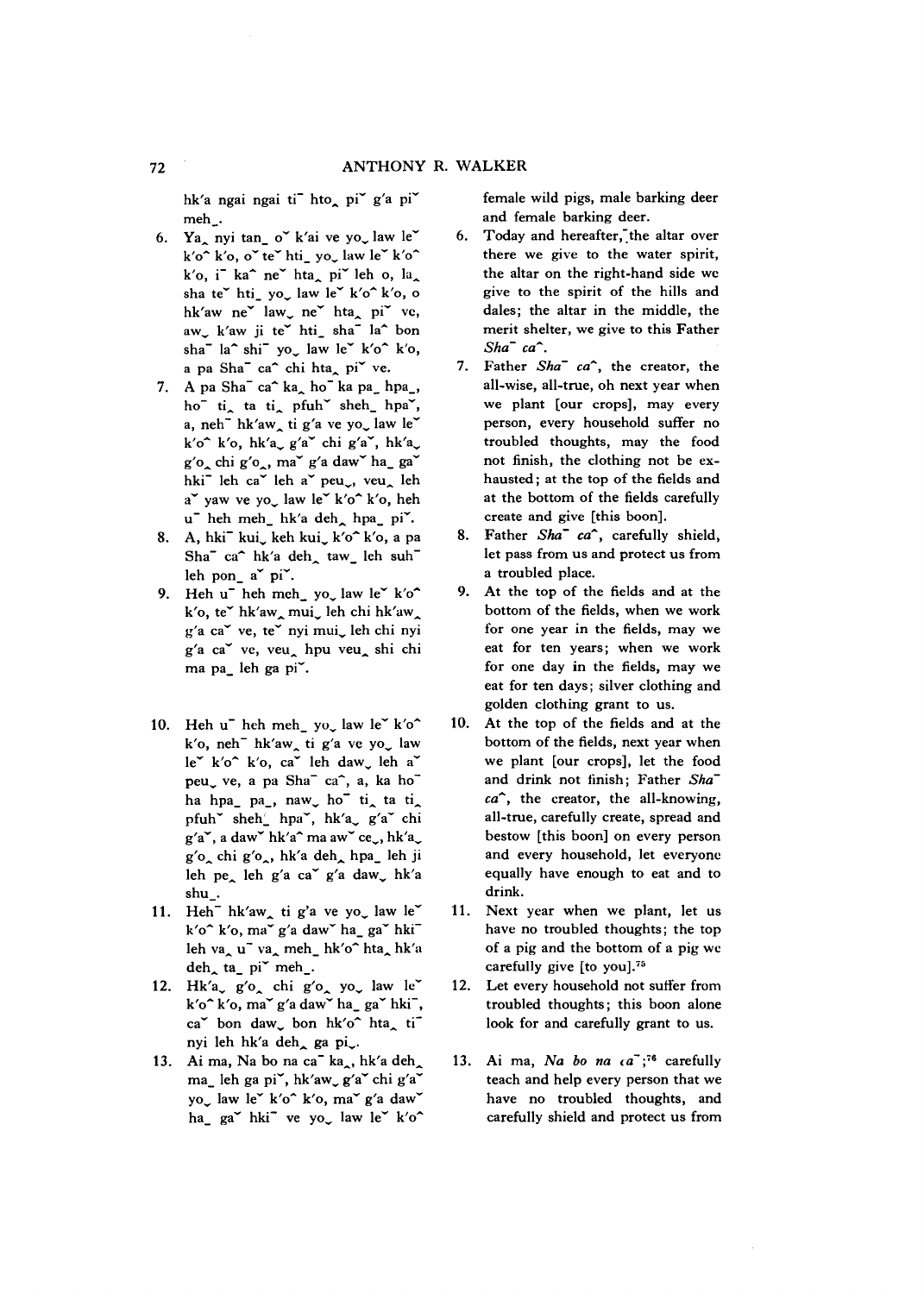k'o, sho meu<sup>x</sup> kui<sup>x</sup> meu<sup>x</sup> k'o, hk'a deh taw leh suh<sup>-</sup> pi<sup>x</sup>.

14. Zuh<sub>a</sub> ma zuh<sub>a</sub> mo tu, k'o <sup>^</sup> k'o, hk'a deh<sub>^</sub> taw\_ leh suh<sup>\*</sup> leh pon pi", hki<sup>-</sup> kui\_ keh kui\_ k'o hk'a deh, taw\_ leh suh" leh pon\_ pi", chi bon ti" k'aw, hpa\_ leh chi shi ti<sup>-</sup> k'aw<sub>A</sub> gu leh ta\_ pi<sup>Y</sup> meh\_, a pa Sha<sup>-</sup> ca<sup>^</sup>, O<sup>-</sup>! O<sup>-</sup>!

sharp points of copper and sharp points of iron.

14. Carefully shield and let pass from us troubled sleep; carefully shield, let pass and protect us from misfortune; this boon alone once again create and this boon alone once again prepare and grant to us, oh Father *Sha*<sup>-</sup> ca<sup>^</sup>.

After the prayers, all partake of the food which the women have spread out in the *sha* la<sup>2</sup>. When all have eaten, the villagers tie cotton string around each other's wrists (Fig. 8). This wrist-binding rite symbolizes the passing of blessings from one person to another. The people say it also stresses the unity of the village community (cf. Walker 1972: 359-360). It is not necessary for everybody to bind everyone else's wrist, but the elders of the community are especially requested to bind the wrists of their juniors in order to pass on to them their blessings. And it may be—although it is not necessary—that the elder will recite a prayer when binding the wrist of a junior. Text Four below is an example.

#### TEXT 4

- 1. Ha, a pa  $Sha^-$  ca<sup> $\text{mai}^-$  mo co ca $\text{ca}^-$ </sup> ha ca^ chi ve k'aw, bvuh, leh ya hpu la\_ chi la\_ daw u- hta\_ k'aw\_ ta\_ pi she\_, ha, ya hpu hkui chi hkui daw  $u^-$  hta<sub>k</sub> k'aw ta\_ pi".
- 2. Ma' hpui' ma' htai\_, ma' maw' ma" ha" ve, a pa mai" mo co ca" ha ca^ chi ve k'aw, bvuh, leh ya hpu la\_chi la\_daw u" hta\_k'aw\_  $ta$  pi<sup> $\checkmark$ </sup>.
- 3. Ha, cheh sha caw, sha pi ', te' nyi sheh $\hat{}$  yan", te $\check{}$  ha $\hat{}$  sheh $\hat{}$  yan", a pa ka ti, ka pa^ k'o^ k'o, ya, nyi mai mo co ca<sup>^</sup> ha ca<sup>^</sup> chi k'aw bvuh, g'a yo, law le<sup>v</sup> k'o<sup>^</sup> k'o.
- 4. Ka, haw ya hpu la, chi la, daw u, hta k'aw ta g'a, te nyi le, cheh<sup>v</sup> sha caw<sub>v</sub> sha, chi bon pa^ leh ga pi".
- 5. Ma daw ma hki, ma daw ma ha\_, ha, hk'aw\_ naw<sup>-</sup>  $g'u'$  suh<sup>-</sup>, chaw ca\_ ma $\degree$  g'a, ne $\degree$  ca\_ ma $\degree$  g'a,
- 1. Ha, Father *Sha*<sup>*ca*<sup>2</sup>'s life-string,</sup> soul-string,<sup>77</sup> once again cry out and once again put [blessings] on the hands of this person, once again put [blessings] on the feet of this person.78
- 2. May he not decay, may he not grow old; father's life-string, soul-string, once again cry out and once again put [this blessing] on the hands of this person.
- 3. Ha, grant health and prosperity; three times in one day, three times in one night, all-true, all-powerful father; today the life-string, soulstring once again cries out.
- 4. Down here, once again put [blessings] on the person's hands and feet; every day may he enjoy health and prosperity; this boon order and grant [to him].
- 5. Let him not suffer from troubled thoughts; oh, in front and behind, let him not be killed by men nor by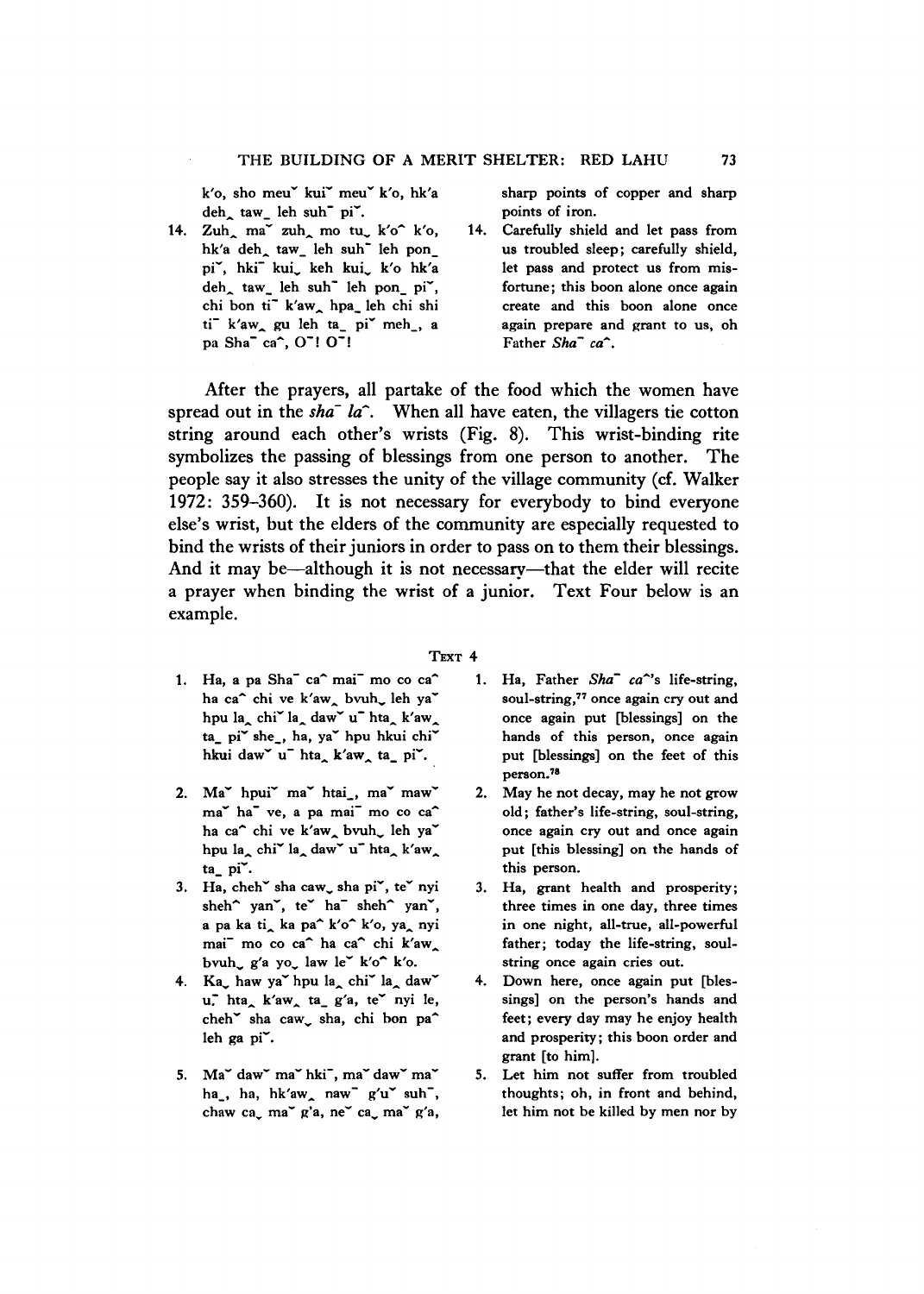chi bon pa<sup>^</sup> leh ga pi<sup>y</sup>.

- 6. Daw sha ga sha, daw law ga law,, ui, ka, i ka, chi ma ve, ma hpui" ma" htai, chi bon pa<sup>n</sup> leh ga pi<sup>x</sup>.
- 7. Ha, te<sup>\*</sup> nyi aw na a pa mai<sup>\*</sup> mo co pui co law, no ve, te nyi k'aw cu\_ k'aw" suh" k'aw\_ bvuh\_ leh ga pi^ meh\_.
- 8. Ya hpu kui chi hkui daw, la chi  $la_a$  daw  $u^-$  hta k'aw ta\_ pi".

malicious spirits;<sup>79</sup> this boon order and grant [to him].

- 6. May the big and the small have easy thoughts, suffer no decay and never grow old; this boon order and grant [to us all].
- 7. Ha, every day may the life-string of the father up there nine times in one day again cry out and again grant [blessings to this person].
- 8. Once again put [blessings] on this person's feet and hands.

The wrist-binding rite finished, the whole ritual sequence is at an end and the villagers set off for home. The time is usually mid-afternoon, around three o'clock. The merit shelter will be used as a place of temporary rest by the Lahu villagers themselves and by anyone else traveling along that pathway, until it falls down after a year or two. New merit shelters are built at least twice a year, following any of the three *shi*<sup>-</sup> nyi lon<sup>-</sup> or " great merit days ". At such times the rites described above are repeated.

## CONCLUDING NOTE

The rites associated with the construction of a merit shelter manifest several important aspects of Lahu Nyi religious practice. Within one ceremony are found rites directed towards the supreme supernatural being of these people, *G'ui* sha, and others directed towards the spirits or *ne*". We have seen that the merit hut itself is for *G'ui*, sha, while the resident hill spirit *(hk'aw ne*) of the locality is propitiated at two side altars. We find not only the priest but also the village headman acting in a ritual capacity. But perhaps the most interesting feature of all is that a lowland Buddhist practice—the building of a rest shelter to acquire merit—has been adopted by Lahu hillmen and adapted to their own ritual idiom. These Lahu build a *sha* la<sup>2</sup>, not simply to gain merit, but also to ensure the blessings of *G'ui sha* and of the local hill spirit.

#### NOTES

1. Lahu words in this paper are transcribed according to a romanization developed by American Baptist missionaries in Burma and China. (The ethnonym itself is an exception; "Lahu", rather than La<sup>x</sup> hu\_, is common usage in the ethnological literature.) This orthography, still the most widely used among Lahu outside China, has supra- and sub-script marks after each syllable to indicate six of the seven tones of Lahu. There are five open tones (long vowel) and two checked (short vowel ending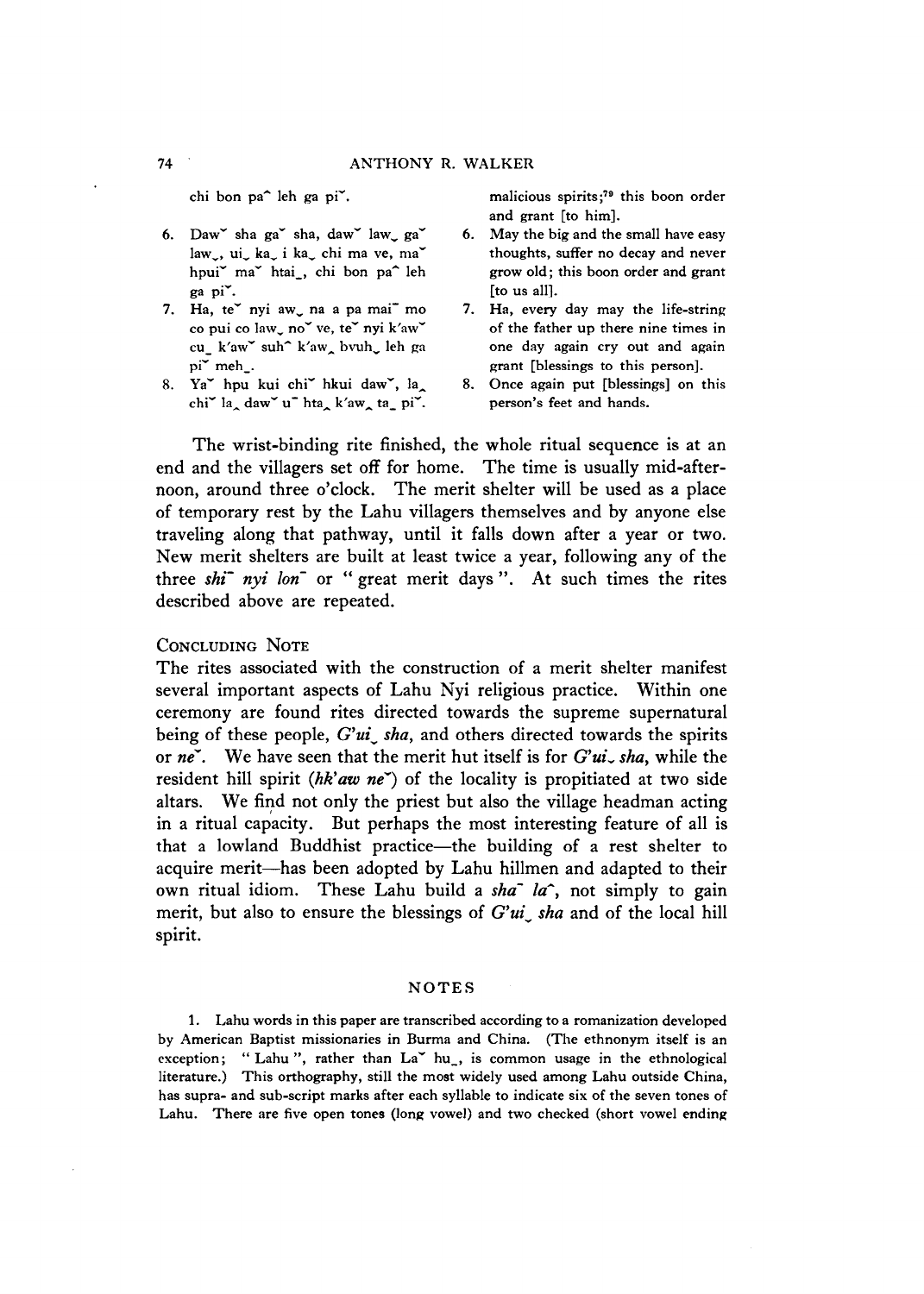in a glottal stop), indicated as follows:

suprascript straight line  $(ca^-)$ : high-rising open tone subscript straight line (ca<sub>1</sub>): very low open tone

suprascript wedge *(ca*^): high-falling open tone

subscript wedge  $(ca)$ : low-falling open tone

unmarked *(ca):* mid-level open tone

suprascript circumflex *{ca*'): high tone, checked

subscript circumflex *(ca*^): low tone, checked

2. My fieldwork among the Lahu Nyi in the districts of Phrao (Chiang Mai province) and Wiang Pa Pao (Chiang Rai province) was from 1966 to 1970. My thanks are due especially to Khun Wanat Bhruksasri and his staff at the Tribal Research Centre in Chiang Mai. I thank my wife, Pauline Hetland Walker, for her help in preparing this manuscript. Walker (1969, 1970b, 1975a, 1975b, 1975c, 1983) contain introductory ethnographic data on the Lahu people.

3. " Tai " is used here to refer to any group speaking a Tai (or Daic) language; " Thai " is reserved for citizens of the modern nation state of Thailand. The Tai people with whom the Lahu Nyi are associated are mostly Shan (in Burma and Thailand's Mae Hong Son province) and Khon Muang (in the rest of northern Thailand).

4. See the bibliography at the end of my previous article in *Asian Folklore Studies* for a more complete listing of my work on Lahu Nyi ritual (Walker 1984: 300-302).

5. The Lahu Nyi conception of their local guardian hill spirit and its relation to the general category of hill spirits is identical to that of their Khon Muang (Northern Thai) neighbors. Of the latter, Turton (1972: 245) writes, "... when forest is cut down, say to make a space for domestic use or cultivation, non-specific forest spirits become single specific locality spirits *(cao tii).*" Sometimes these Lahu Nyi themselves address their locality spirit by this Tai term (in Lahu script, *cao* ti.)

6. For convenience of reference between the Lahu original and my English translation, I have broken the texts into verses. No such divisions are recognized by the people themselves.

7. For " village " the Lahu original has the poetic couplet,  $te^x f u$   $te^x a daw^y$ , literally " one *G'ui*, fu<sub>-</sub> (the spirit protector of the village) one headman " *(a daw* from daw<sup> $\sigma$ </sup> ve " to think " and so " he who thinks on behalf of the community," i.e., its headman).

8. Mae Hpa (Lahu, Meh Hpa<sub>c</sub>) is the Thai name of a stream. The hill on which the Lahu village is sited takes its name from this stream.

9. The people " exchange " *(pa\_ ve)* the hut for blessings or merit.

10. The Lahu original has the couplet *shaw*  $u<sub>z</sub>$  *shaw* meh<sub>z</sub> " top of the wood, bottom of the wood," instead of simply " wood."

11 . Words in brackets do not appear, but are implied, in the Lahu original.

12. The Lahu original uses the couplet sha<sup>-</sup> la<sup>^</sup> bon sha<sup>-</sup> la<sup>^</sup> shi<sup>-</sup> (aw<sub>~</sub> bon aw<sub>}</sub> *shi*<sup>-</sup> " merit ").

13. Here the Lahu couplet  $cao^{\mathcal{}}$  *ba*  $cao^{\mathcal{}}$  *meu* is a corruption of the Tai titles *cao ban (cao* "lord," *ban* " village") and *cao muang (muang* " country").

14. *La<sub>p</sub>* sha mo<sub>v</sub> la<sub>p</sub> mo<sub>v</sub> sha<sup>v</sup> the " right-hand group " *(la<sub>p</sub>* sha " right hand," couplet  $mo^{\dagger}$  la<sub>n</sub>  $mo^{\dagger}$  sha<sup>r</sup> " group ") refers to the menfolk; the " left-hand group "  $(la \text{ m}eh \text{ mo}$  *la. mo<sub>r</sub>* sha<sup>x</sup>) is the womenfolk (cf. Text 1-B, verse 1).

15. The Lahu has *daw* hpu " white thoughts,"  $te^x$  ca<sup>2</sup> " one rope."

16. Couplet *hkaw<sup>-</sup> lu<sup>-</sup> hkaw<sup>-</sup> tan<sup>y</sup> " offerings," couplet <i>ce ce cu cu* " many different kinds." This refers to the hut, the ritual paraphernalia associated with it and the food offerings.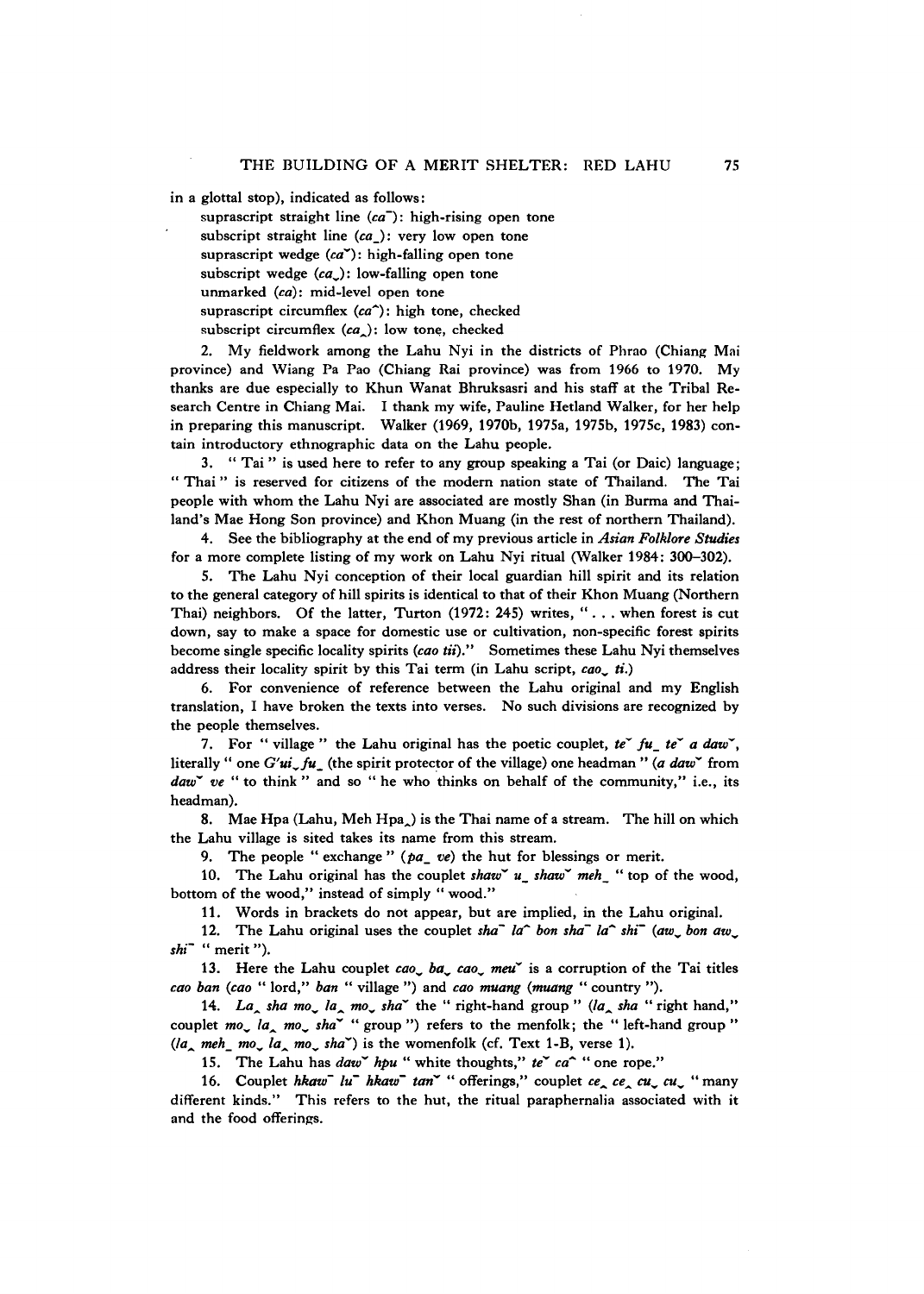17. *Hkui che* . . . *la*, *che* " feet stretch out, hands stretch out " is a poetic couplet, in no way to be taken literally.

18. That the man's prayer is made on behalf of somebody else (in this case, all the villagers) is indicated in Lahu by the word *ce^* at the end of the sentence.

19. The couplet *to nu* to sha<sup>2</sup> indicates the general category of wild animals.

20. *Mui<sub>v</sub>*  $ca^{\prime}$  va<sup> $\prime$ </sup> ca<sup> $\prime$ </sup> is the poetic couplet which stands for " working in the fields."

21. *Aw, hkaw* " great yield ", couplet *aw, bon aw, shi*<sup>-</sup> " blessing, boon " (also " merit," but in this context " boon " is probably the best translation).

22. Literally, " put inside " *(keu ve).*

23. *Je*  $ve$  " to split," in this connexion means, I think, to split misfortune from fortune, sickness from health, poverty from wealth, and so on.

24. Mae Saluam (Lahu, Meh Sho $\sim$  Lo $\degree$ ) is the Thai name of a stream above which the merit hut was erected on this occasion.

25. The Lahu uses the coupled phrases *la<sub>s</sub>* sha a daw daw hpu daw ca<sup>n</sup> and *la*, meh\_ a ga<sup> $\sigma$ </sup> sha<sup> $\sigma$ </sup> hpu sha $\sigma$  ca<sup> $\sigma$ </sup>. In fact, there are four couplets here: (1) *la*, sha and *la*<sub>n</sub> meh<sub></sub> (right and left [see n. 14 above]), (2) *a daw* and *a ga* (both meaning " headman," and deriving from the coupled verbs  $daw^{\prime}$  ve ga<sup>y</sup> ve " to think " [see n. 7] above]), (3)  $daw^*$  hpu and  $ga^*$  hpu (both meaning "thoughts," again from the coupled verbs *daw<sup>"</sup> ve ga<sup>"</sup> ve*), (4) *daw<sup>"</sup> ca*<sup> $\alpha$ </sup> and *sha<sup>"</sup> ca*<sup> $\alpha$ </sup> (thought rope and offering rope; *daw*<sup>"</sup> *ve* " to think," *sha*<sup>*v*</sup> *ve* " to offer," *ca*<sup> $\alpha$ </sup> " rope ").

26. " Master of the hill top . . . master of the stream source " *(hk'aw u* hk'aw  $sheh_{\perp}$  *hpa*<sup> $\sim$ </sup> . . . *law*  $\sim$  *u*<sup> $\sim$ </sup> *law* sheh hpa<sup> $\sim$ </sup>) is a couplet, both parts of which refer to the resident hill spirit.

27. The verb  $c_i^{\prime\prime}$  *ve* " to ride " is used here only for poetic effect.

28. Here I translate *cao<sub>v</sub>* hpeu<sub>n</sub> nga leh<sup>-</sup> very roughly as " great prince." *Cao<sub>v</sub>* is " lord " or " prince," a loan from Tai, but I do not understand the rest of the phrase. *(Nga*<sup> $\sim$ </sup> means " fish ", but not, I think, in this context.)

29. " Men of evil intent . . . malicious spirits " is how I translate the phrases *chaw ca<sub>x</sub> chaw law* and  $ne^{\times}$  *ca<sub>x</sub>*  $ne^{\times}$  *law* . This is the *meaning* of the phrases, according to my informants, but they were unable to give me a satisfactory word-by-word translation.

30. *Phansaa* (Lahu, *hpa shcT)* is the Tai form of the Pali *vassa* (Lahu, *va\_ sha~).* Frequently termed the " Buddhist Lent " in English, *phansaa* is the rainy season (late June to early October) when Buddhist monks must " cease their wanderings and take up residence in their monastery, going out only under unusual circumstances (e.g., serious illness of a relative) from which they must return within seven days " (Lester 1973: 52-53). The beginning of this period of retreat is known in Thailand as *khrao phansaa* because it is the time when the monks " enter " *(khrao)* their monasteries.

31. " Sand-heaping vassa " (Lahu, sai kaw\_ va\_ sha<sup>-</sup>) represents the Lahu reciter's confusion of two different Tai festivals. *Sai kaw\_* " sand-heaping" comes from a rite associated with the Northern Thai new year celebrations *(songkran),* when people customarily carry sand from a river- or stream-bed to a temple courtyard and there model it into miniature temples. This festival falls in March-April. On the other hand, *vassa,* as noted above, is the " Lenten " season which begins with the festival of *khrao phansaa* (see note above) in June-July and ends with the festival of *awk phansaa (awk* " out "), when the monks may leave their monasteries, in September-October. The Lahu Nyi celebrate all three Tai festivals (with changed meaning) as shi<sup>"</sup> nyi lon<sup>"</sup> or " great merit days " (cf. Walker 1984).

32. " Cooked rice, cooked water " (aw\_ meh g'ui\_ meh) is a poetic couplet. No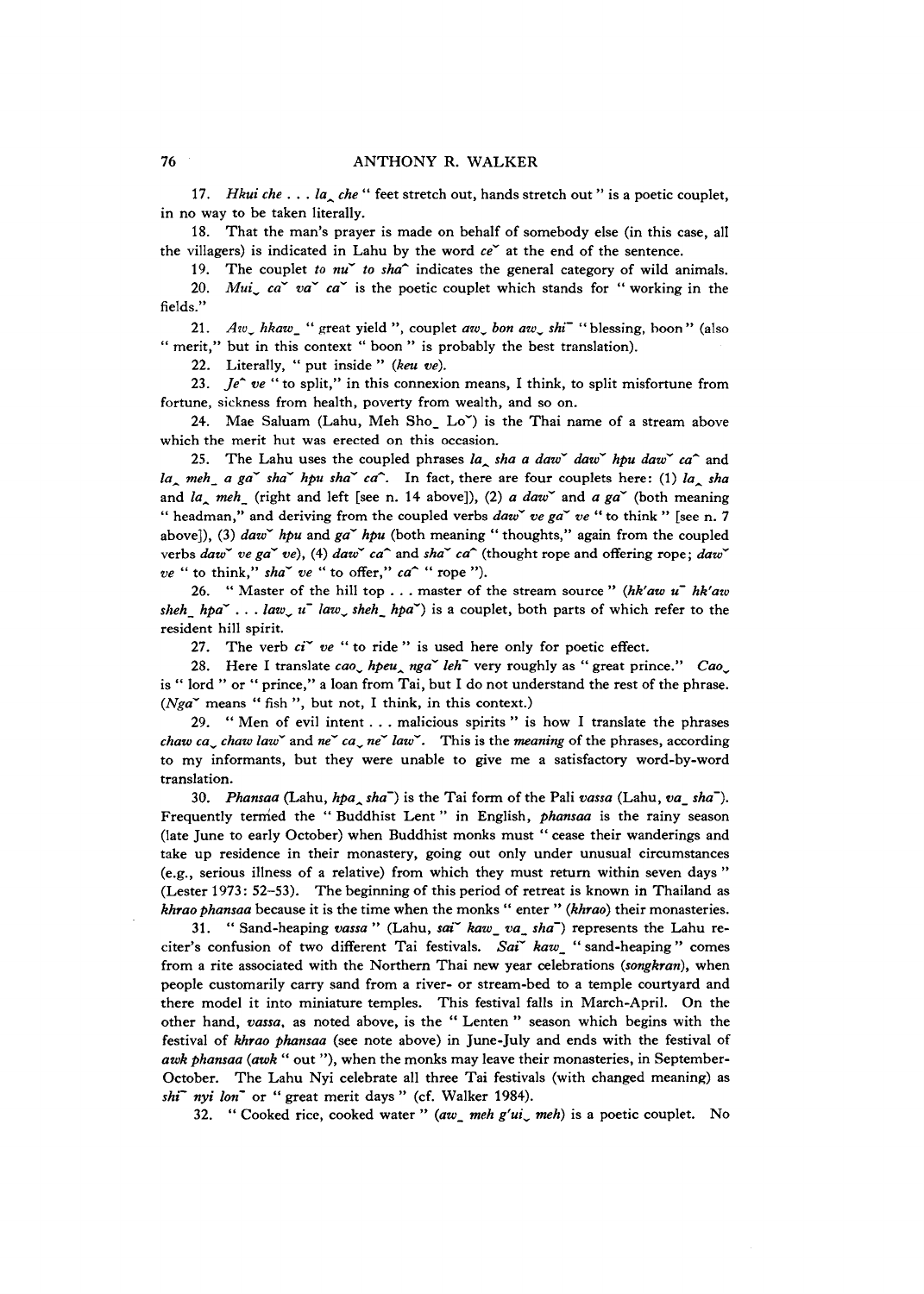water of any kind is offered.

33. *Haw hpu mvuh hpu hk'o* hta haw k'aw ci": " Once again ride on your white elephant, white horse" means "Ride on these animals and come and receive our offerings."

34. " Points of iron and copper " *(sho meu* kui meu) is a poetic reference to the knives, axes and other farming tools. " Points of wood " *(shaw^ meu' ma \_ metT)* means any piece of wood that might cause injury.

35. *Kaw mo* taweh ; see description above, p. 54.

36. Although the Lahu text has only *va^* " pig," rather than *heh va^* " wild pig " *(Sus scofa,* Linn.), the latter is clearly implied here.

37. Tsuh from *tsuh pi* kaweh, "barking deer" (Muntiacus muntjak, Zimmermann).

38. Hkui zuh, " sambar deer " *(Cervus unicolor*, Kerr).

39. *Sho meu* kui meu<sup>x</sup> " iron points, copper points,' may refer either to the iron spears which Lahu Nyi attach to bamboo spring traps, or to the barrels of the hunters' guns. The repetition is alleviated in the Lahu by the use of the paired couplets *sho meu kui* meu and *sho ba kui* ba which have the same meaning.

40. This is a poetic reference to the Lahu Nyi custom of dividing any large game animal which they bag, with special portions (see diagram) going to the village headman (4), senior priest (3), blacksmith (2), father-in-law of the man who shot the animal (5), people who help butcher the carcass (6), the man who shot the beast (1 and half of 8) and, finally, every household in the village (7 and half of 8).



41. Huey Pang Farn (Lahu, Ho<sub>n</sub> Pa<sub>n</sub> Fa<sup>x</sup>) is literally " stream (huey) of the barking deer *{fam)* camp *(pang)•"* This is the Tai name for an important stream near the Lahu Nyi village. The name indicates that lowlanders have camped here on hunting trips for the much-prized barking deer.

42. Here the Lahu text has *Meh hpa<sub>n</sub>* te<sup>\*</sup>  $fu_ + te^*$  a daw<sup>\*</sup>, literally " *Meh Hpa<sub>n</sub>* one *G'ui*, fu<sub>-</sub> one headman," (cf. n. 7).

43. The verb *go^ ve* " to raise the hand " refers to a common act of Lahu prayer, in which the supplicant lifts his right hand, in which he holds lighted beeswax candles.

44. " The all-true, all-precious Father up there "  $(no<sup>o</sup> g'a a pa ka ti<sub>o</sub> ka sheh<sup>-</sup>)$  is a reference to  $G'ui_{\checkmark}$  sha, the supreme supernatural being.

45. " Food custom, drink custom " (ca<sup>x</sup> li<sup>x</sup> daw, li<sup>x</sup>: ca<sup>x</sup> ve " to eat," daw, ve " to drink,"  $aw\_\, li$  " custom ") means the custom of making offerings to  $G'u\_\, sha$ .

46. This prayer was recited at the construction of a merit hut following the festival of *hkao* shi<sup>-</sup> nyi or " enter merit day." Corresponding to *khrao phansaa*, the Tai festival which begins the Buddhist lenten season (see n. 30), *hkao shi* nyi is when Lahu Nyi celebrate their first harvest of the agricultural year: maize, chillies, sweet potatoes and several other side-crops (cf. Walker 1984).

47. *Ai ma* is a female deity, counterpart to the male  $G'u_i$  sha. At the same time she partakes in the latter's divinity in such a manner that she too may be termed " $G'_{\mathbf{u}}$ <sup>'</sup> *sha* " (cf. Walker 1976: 379–380; 1981b: 669, especially n. 9). *Ai ma* is sometimes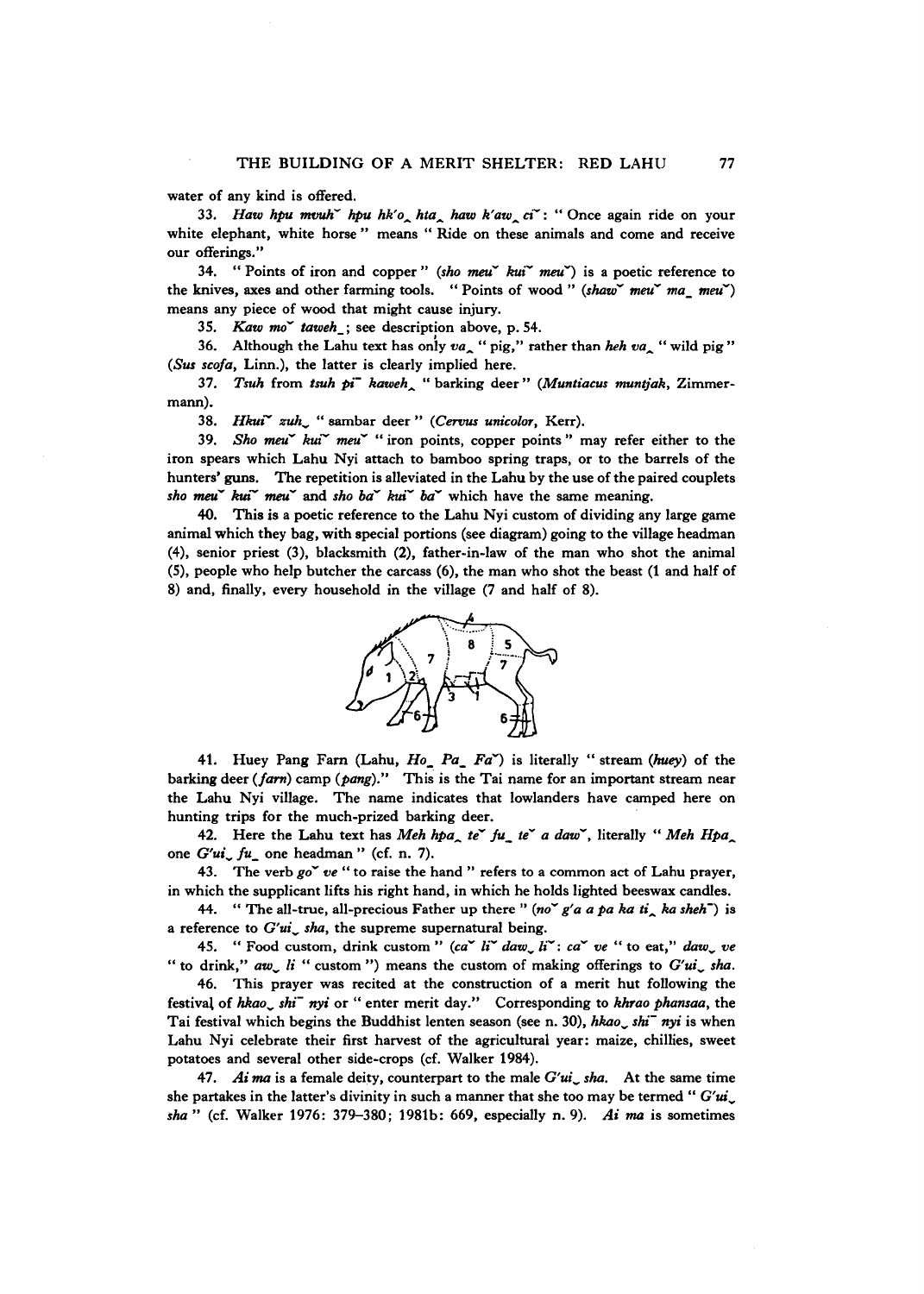said to have created the earth, while Father  $G'u$ , sha created the heavens. As female, and as creator of the earth, *Ai ma* is particularly associated with fertility.

48. I do not know the meaning of  $P_i$   $ti^{\prime}$ , but it is sometimes used in prayer language to stand for Lahu. Here the reciter uses the couplet *Pi*  $t_i^2$   $La^2$   $hu$ ; elsewhere (e.g., v. 13), *Pi ti, pi ya* (ya " people ").

49. Not without reason, Lahu mountaineers tend to view the lowland towns and cities as centres of wealth and material sophistication.

50. *Chi ceu, k'aw ceu,* " nine kinds ten kinds " is a poetic manner of saying " all kinds." Here, " all kinds of things "; v. 15 below, " all kinds of sickness."

51. See above, n. 23.

52. *Hkao phansaa=hkao shi* nyi; see n. 30 and n. 46.

53. *Hpaw*<sup>\*</sup> " side " here means " state, condition, time " (of death or sickness).

54. *G'aw ve* " count " here means " to consider, take note of " (with the intention of preventing).

55. Here translated " protect ", suh<sup>-</sup> ve is literally " side-step."

56. These Lahu Nyi conceive that everything that exists on earth must have its divine prototype in the heavens. Thus, as the Lahu use rolls of cotton string for the rite of wrist-binding (see below, p. 73 and Text 4), so the supreme deity, *G'ui*, sha, possesses an " eternal roll of cotton string " (mai<sup>-</sup> mo co pui co law) in his heavenly abode.

57. Here " Father *Sha<sup>-</sup> ca*<sup>^</sup> " is used as an alternative name for *G'ui*, sha. This is somewhat confusing, since  $Sha<sup>-</sup> ca<sup>+</sup>$  is also the name of a Lahu culture hero (cf. Walker 1981: 679–681, n. 17).

58. " Top of the wood, bottom of the wood " *(shaw*  $u^*$  shaw meh<sub>-</sub>) is simply a poetic manner of talking about " wood " in general.

59. The divine prototype village temple *(haw"' yehj)* in the heavens (cf. n. 56). For a detailed description of the Lahu Nyi village temple, see Walker (1981: 671-679; 1982: 107-109).

60. The " eternal life tree "  $(na_p u_2 \circ ceh_ \circ cgh_ \circ w)$  is said to be part of G'wi  $sha's$  possessions  $(G'ui)$ *sha ve maw*), but informants could not explain further. These Lahu Nyi also talk of a " tree of immortality " on the moon (they see the lunar shadows as a tree) and say that if only it were possible for a person to obtain a fragment of this tree, he or she would be free from sickness and death (cf. Walker 1970a: 12). Probably a similar idea is involved here.

6 1 . The *li\* tsuh* (cf. Walker 1981b: 677-678, fig. 5b) is a ritual offering: a bundle (diameter about 10 cm.) of split-bamboo sticks with cotton wool on top. Li<sup>tt</sup> tsuh (from  $aw$ ,  $li$  " custom " and *tsuh* ve " to bind together ") are placed in the village temple to cleanse the sins  $(ve^*ba^-)$  of their donors, but I do not know what they are supposed to symbolize. *Ai ma*'s (see n. 47) " bejewelled and golden  $h^{\prime\prime}$  tsuh, " ( $h^{\prime\prime}$ sheh<sup>-</sup> li<sup>v</sup> hka'), according to one of my informants, is to be found at the left-hand side of *G'ui*, sha's haw<sup>-</sup> yeh, in the heavens (see n. 59).

62. This whole verse is an extended couplet of several pairs — tree:  $\ddot{h}$  tsuh, *Sha<sup>-</sup> ca*<sup> $\sim$ </sup> (*G'ui<sub>y</sub> sha*): *Ai ma*; right: left.

63. I think the reciter did not intend to single out women as " weak " in body and soul, but simply forgot to add the second part of this double couplet, namely  $ya^*$  $hpu$  co  $nu^*$ ...  $ya^*$   $hpu$  ha  $nu^*$  " men weak lives, men weak souls."

64. See n. 52.

65. The *to bo pa\_* is the senior village priest, whose chief function is to act as intermediary between *G'ui*, sha and the villagers by leading prayers and ritual activities in the village temple (cf. Walker 1982: 113-116).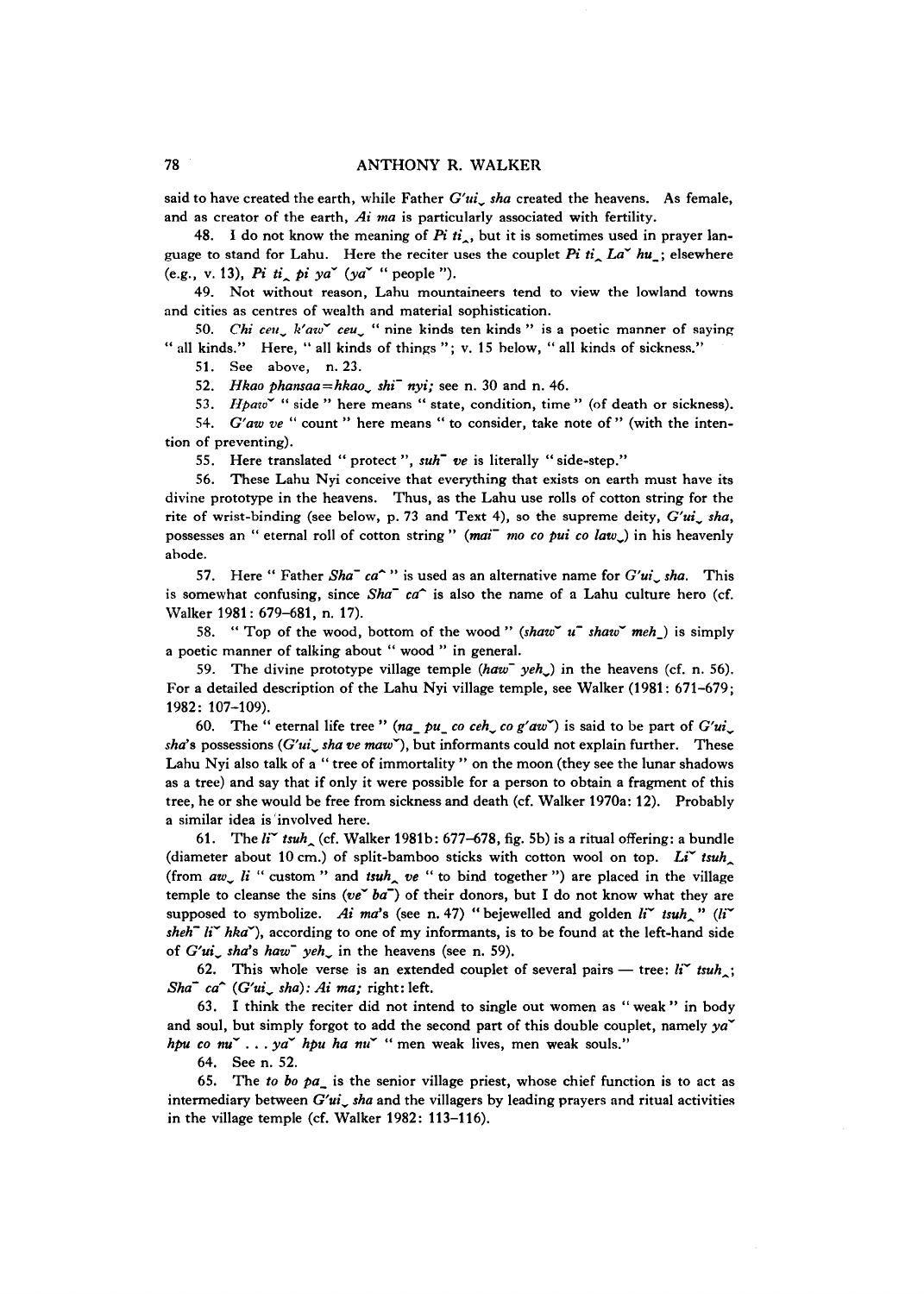66. *G'ui*,  $fu_n$ , the spirit protector of the village, is sometimes said to be  $G'ui_n$ sha's messenger *(G'ui*, sha ve tcuh ya $\checkmark$ ).

67. An alternative name for *Ai ma* (see n. 47).

68. The solar scribe *(mvuh<sup>x</sup> nyi ce<sup>x</sup> le<sup>x</sup>)* and the lunar scribe *(ha pa ce<sup>x</sup> le<sup>x</sup>)* are said to be "  $G'ui$  sha's people "  $(G'ui$  sha ve ya"), but beyond this I could discover nothing about them.

69. *G^ui^fu^* (see n. 66) has an altar in the village temple or *haw~ yeh^* (cf. Walker 1981: 676, fig. 4); hence the title *haw*<sup> $f$ </sup> fu<sub>n</sub> (short for *haw* yeh<sub> $\sim$ </sub> G'ui<sub>,</sub> fu<sub>n</sub>) in this text.

70. " Great prosperity " is my translation of the paired couplets  $aw$  bvuh aw *ta*<sup> $\alpha$ </sup> and *aw<sub>v</sub> bvuh avv<sub>s</sub> law<sub>v</sub>*, both of which mean " pile, heap " and refer to the expected yield of grain.

71. This is hyperbole, a common feature of Lahu Nyi prayers. Chickens, but no pigs, were slaughtered for this occasion.

72. *Ka ho ka hpa\_* " the creator" is another title for *G'ui\_ sha.* 

73. The translator of Lahu Nyi prayers frequently must decide whether to take words literally or read them only for their poetic effect. Here, what appears to be a simple statement of fact is only partially true. The middle building, that is the *sha*<sup>-</sup>  $la^{\hat{}}$ , or merit hut itself, is indeed an offering to *G'ui*<sub>1</sub> sha. But both altars (hti<sup>-</sup>) are for the resident hill spirit, the one at the left (whether or not at the " side of the water ") being given to this spirit as " keeper of the wild animals." Thus, in the context of this prayer, we are to read " water spirit, rock spirit " *(law<sub>)</sub> ne*<sup>\*</sup> ha<sup>-</sup> ne<sup>\*</sup>) as no more than a couplet paired with " hill spirit, dale spirit " *(hk'aw ne*<sup>y</sup> law, ne<sup>y</sup>) for poetic effect. See also verse 6.

74. The Lahu has sha\_ (" game ") maw (from maw<sup>-</sup> pa\_ " doctor "), the whole apparently meaning " a specialist in game " and so a " hunter."

75. The couplet  $va_a u^{\dagger} va_a$  meh<sub>a</sub> " top of a pig, bottom of a pig" stands for " a whole pig."

76. See n. 47; ,67.

77. See n. 56.

78. *La<sub>n</sub> chi* ... *hkui chi* " hands ... feet " is a poetic couplet, not to be taken literally.

79. See n, 29,

#### REFERENCES CITED

KINGSHILL, Konrad

1960 *K u Daeng— the red tomb: A village study in North Thailand.* Chiang Mai: Prince Royal's College.

LESTER, Robert C.

1973 *Theravada Buddhism in Southeast Asia.* Ann Arbor: The University of Michigan Press.

TURTON, Andrew

1972 Matrilineal descent groups and spirit cults of the Thai-yuan in Northern Thailand. *Journal of the Siam Society* 60(2): 217-256.

WALKER, Anthony R.

1969 Red Lahu village society: An introductory survey. In Peter Hinton, ed. *Tribesmen and peasants in north Thailand.* Chiang Mai: Tribal Research Centre, 41-52.

1970a The Lav Hu\_ Nyi" (Red Lav Hu\_) New Year celebrations. *Journal of the*